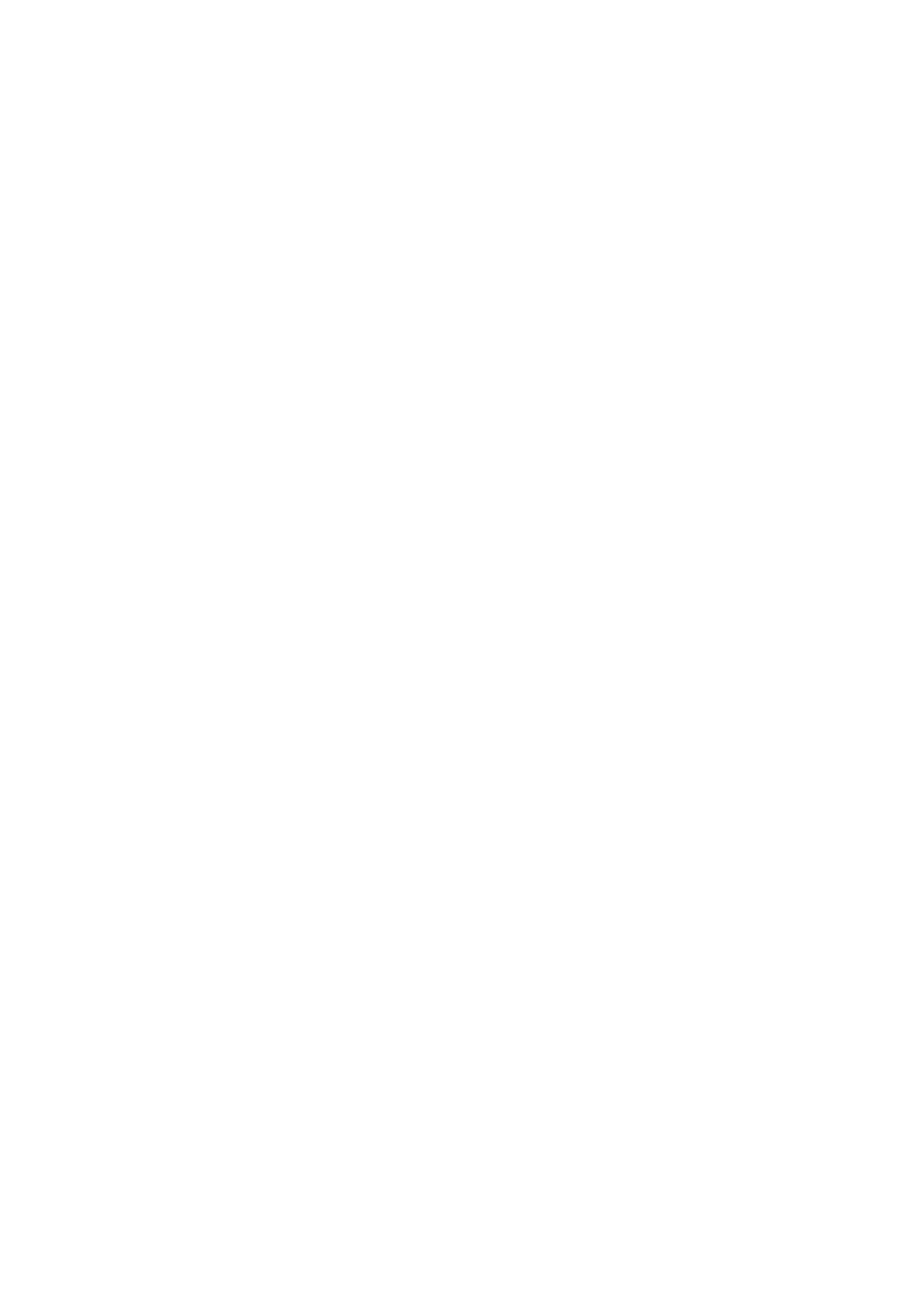# Theories of Affect and Concepts in Generic Skills Education:

*Adventurous Encounters*

Edited by

Edyta Just and Wera Grahn

Cambridge **Scholars** Publishing

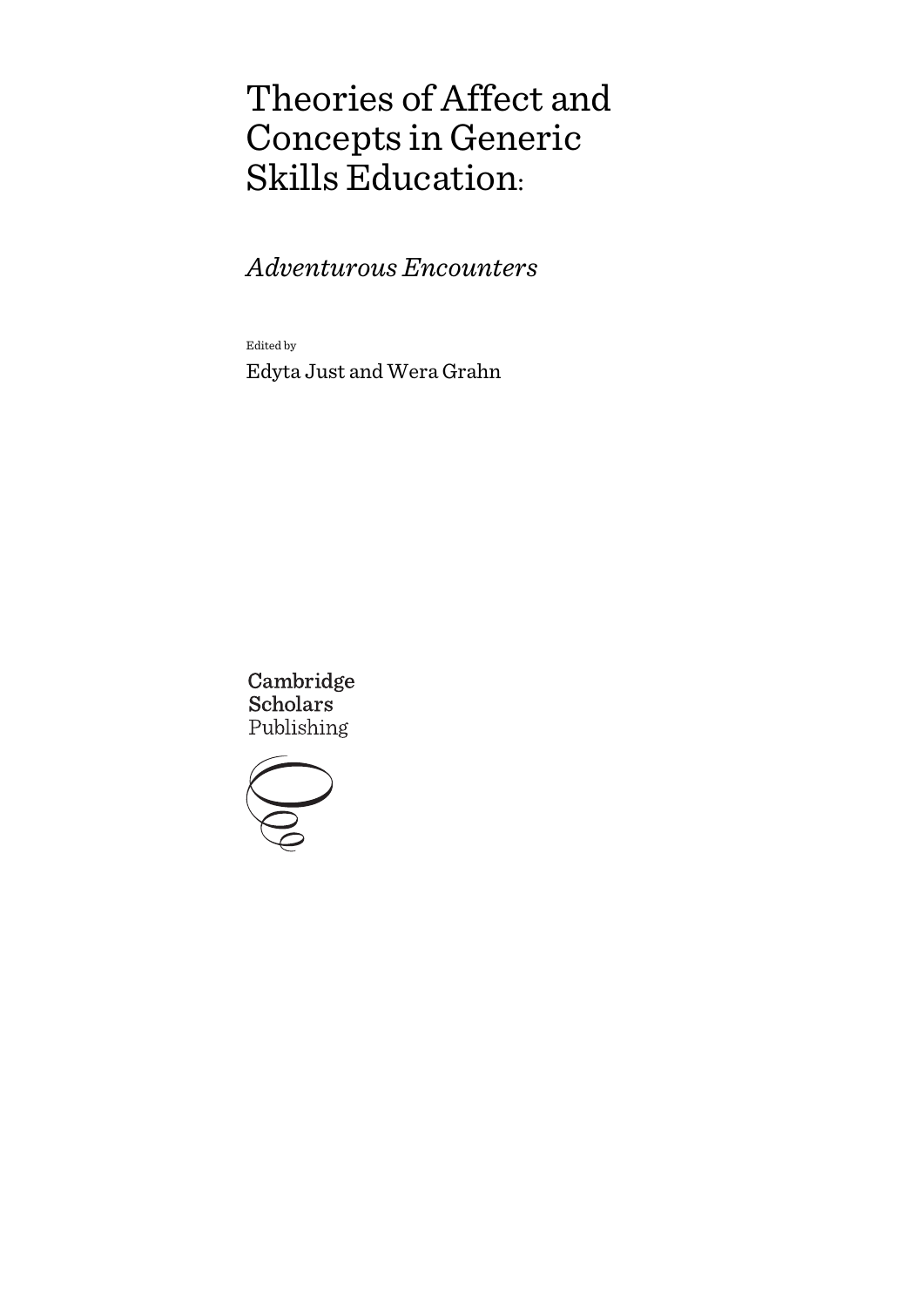Theories of Affect and Concepts in Generic Skills Education: Adventurous Encounters

Edited by Edyta Just and Wera Grahn

This book first published 2017

Cambridge Scholars Publishing

Lady Stephenson Library, Newcastle upon Tyne, NE6 2PA, UK

British Library Cataloguing in Publication Data A catalogue record for this book is available from the British Library

Copyright © 2017 by Edyta Just, Wera Grahn and contributors

All rights for this book reserved. No part of this book may be reproduced, stored in a retrieval system, or transmitted, in any form or by any means, electronic, mechanical, photocopying, recording or otherwise, without the prior permission of the copyright owner.

ISBN (10): 1-4438-9573-3 ISBN (13): 978-1-4438-9573-6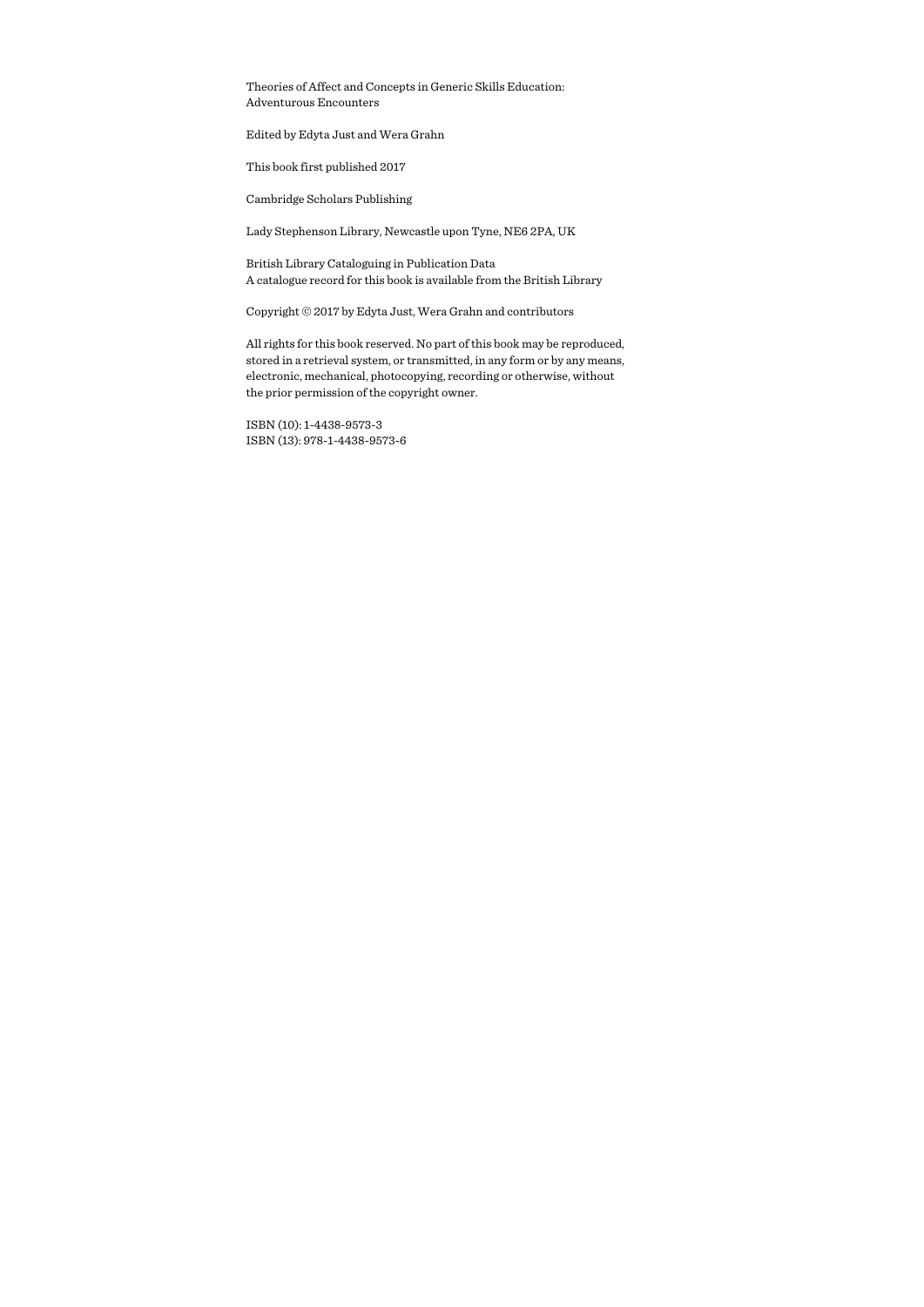# **CONTENTS**

| Theories of Affect and Concepts in Generic Skills Education:<br>Adventurous Encounters<br>Edyta Just                                       |
|--------------------------------------------------------------------------------------------------------------------------------------------|
| Affect and Concept or Zero∞Gravity Consciousness<br>Edyta Just                                                                             |
| Monster Pedagogy: A Failing Approach to Teaching and Learning<br>in the University<br>Line Henriksen, Erika Kvistad and Sara Orning        |
| From DIRT to SECRETS: Trojan Horse Pedagogy and the<br>Interdisciplinary Social Justice Classroom<br>Sal Renshaw and Renée Valiquette      |
| Atmospheric Encounters: Generic Competences in Light of Posthumanist<br>Teaching Practices With/On Affectivity<br>Malou Juelskjær          |
| Governmentality In/Around the "Cologne" Events: Developing Generic<br>Competences in Struggling with a Challenging Event<br>Sigrid Schmitz |
| Critical Thinking in Gender Studies Education: Theory and Practice<br>Anna Lundberg and Ann Werner                                         |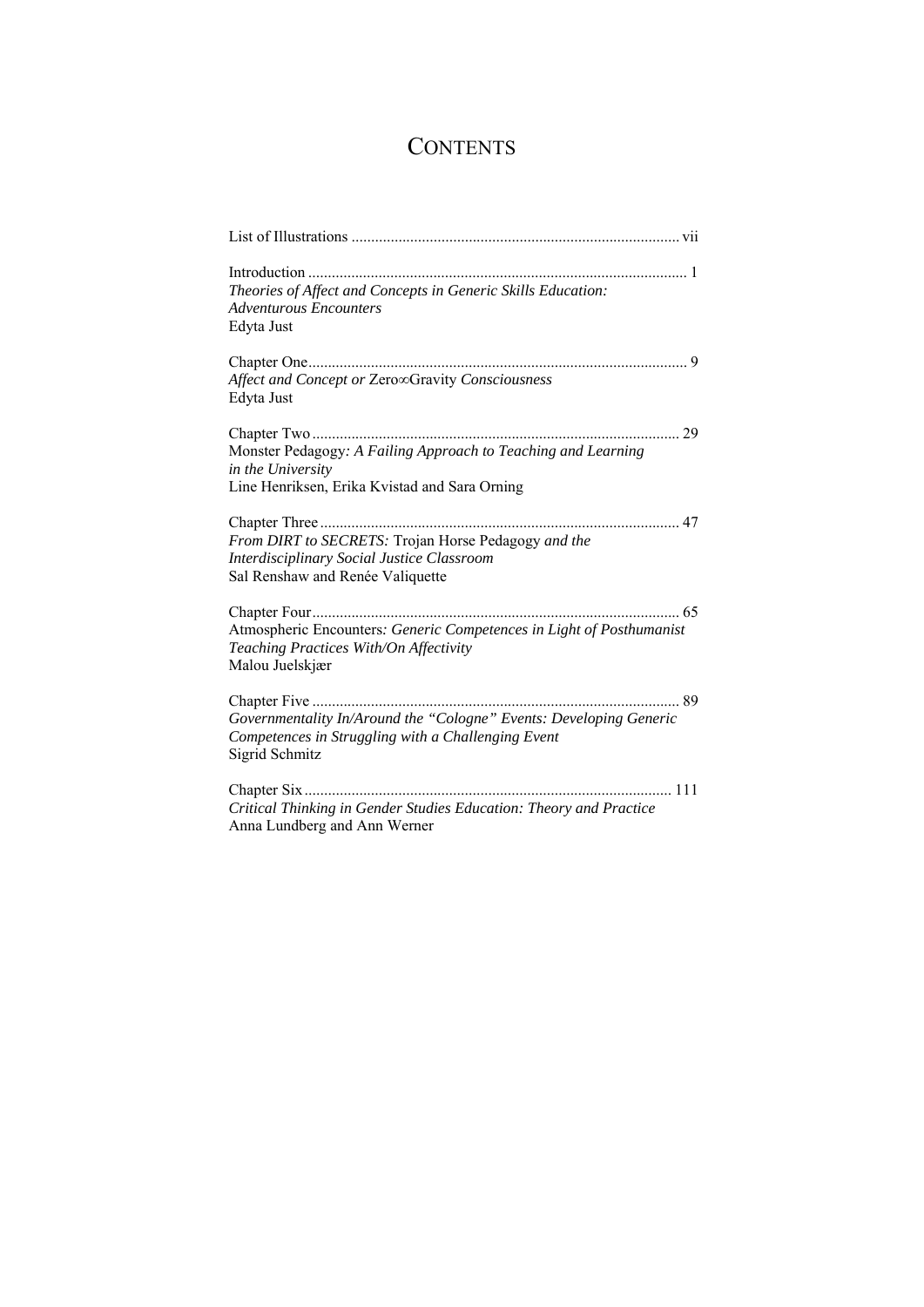#### vi Contents

|                                                                                                                                      | 131 |
|--------------------------------------------------------------------------------------------------------------------------------------|-----|
| Affecting Feminist Pedagogies: Performing Critical Thinking in between<br><b>Social Networking Sites and Contemporary Literature</b> |     |
| <b>Beatriz Revelles-Benavente</b>                                                                                                    |     |
|                                                                                                                                      |     |
| "Let the thinking breathe." Corporeal Thinking in Classroom Settings<br>Olga Cielemęcka                                              |     |
| "Safety" Under the Question: Contesting Competences and Affects                                                                      | 171 |
| in a Feminist Classroom                                                                                                              |     |
| Olga Plakhotnik                                                                                                                      |     |
|                                                                                                                                      |     |
| <b>Imagining Professional Futures in Feminist Classrooms</b><br>Nina Lykke                                                           |     |
|                                                                                                                                      | 211 |
|                                                                                                                                      |     |
|                                                                                                                                      |     |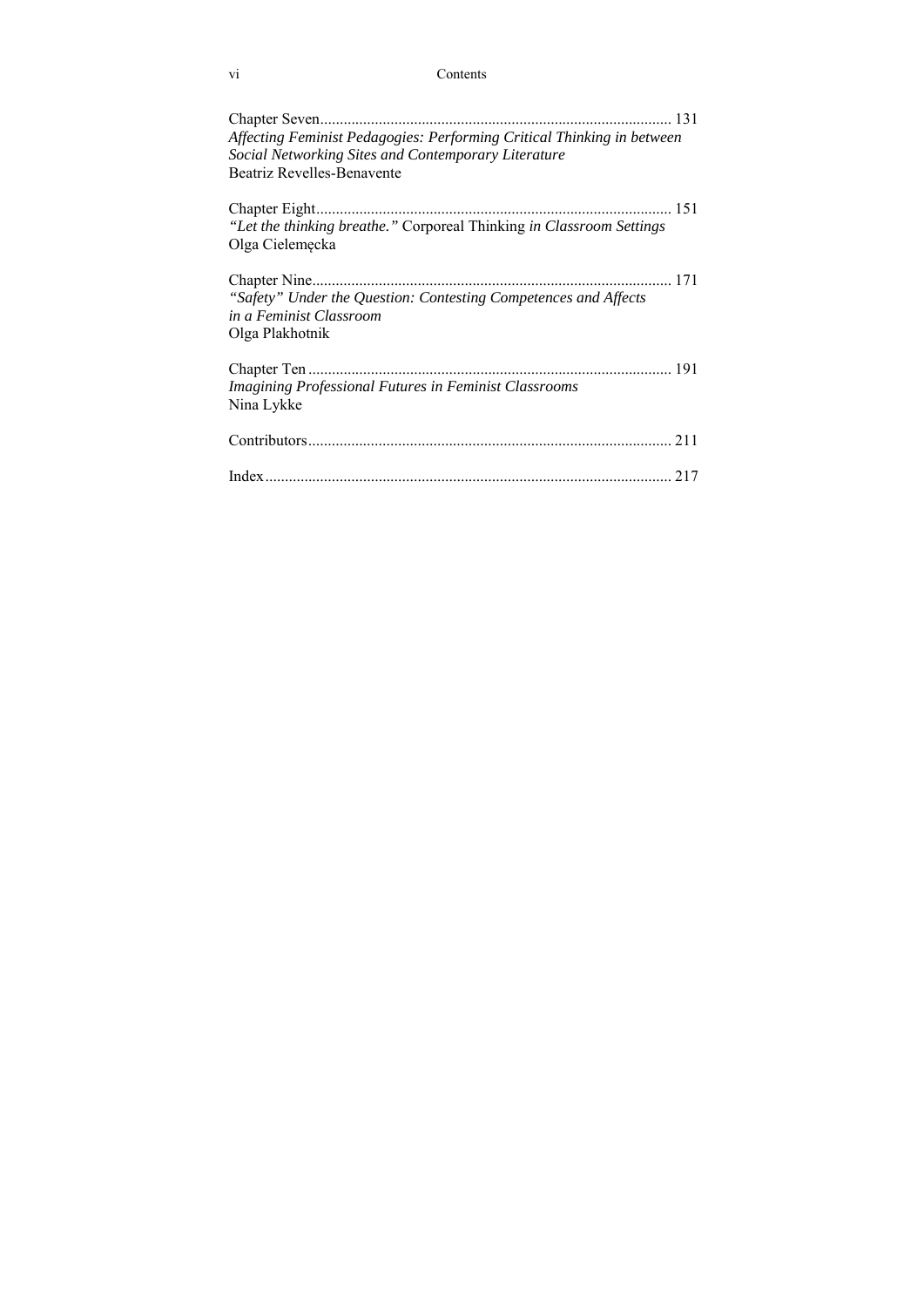## LIST OF ILLUSTRATIONS

- Fig. 4-1. Examples of the interior layout of an education building. Images by Malou Juelskjær (2015)
- Fig. 4-2. Drawing by students13 (2015). The group made two, similar drawings one with a green light "inside" and one with red
- Fig. 4-3. Students' PowerPoint (2015)
- Fig. 4-4. An image taken by the students (2015)
- Table 7-1. Feelings appearing in the FB page and in the novels (Colour Centrefold)
- Fig. 10-1. The triangle of activism-theory-professionalism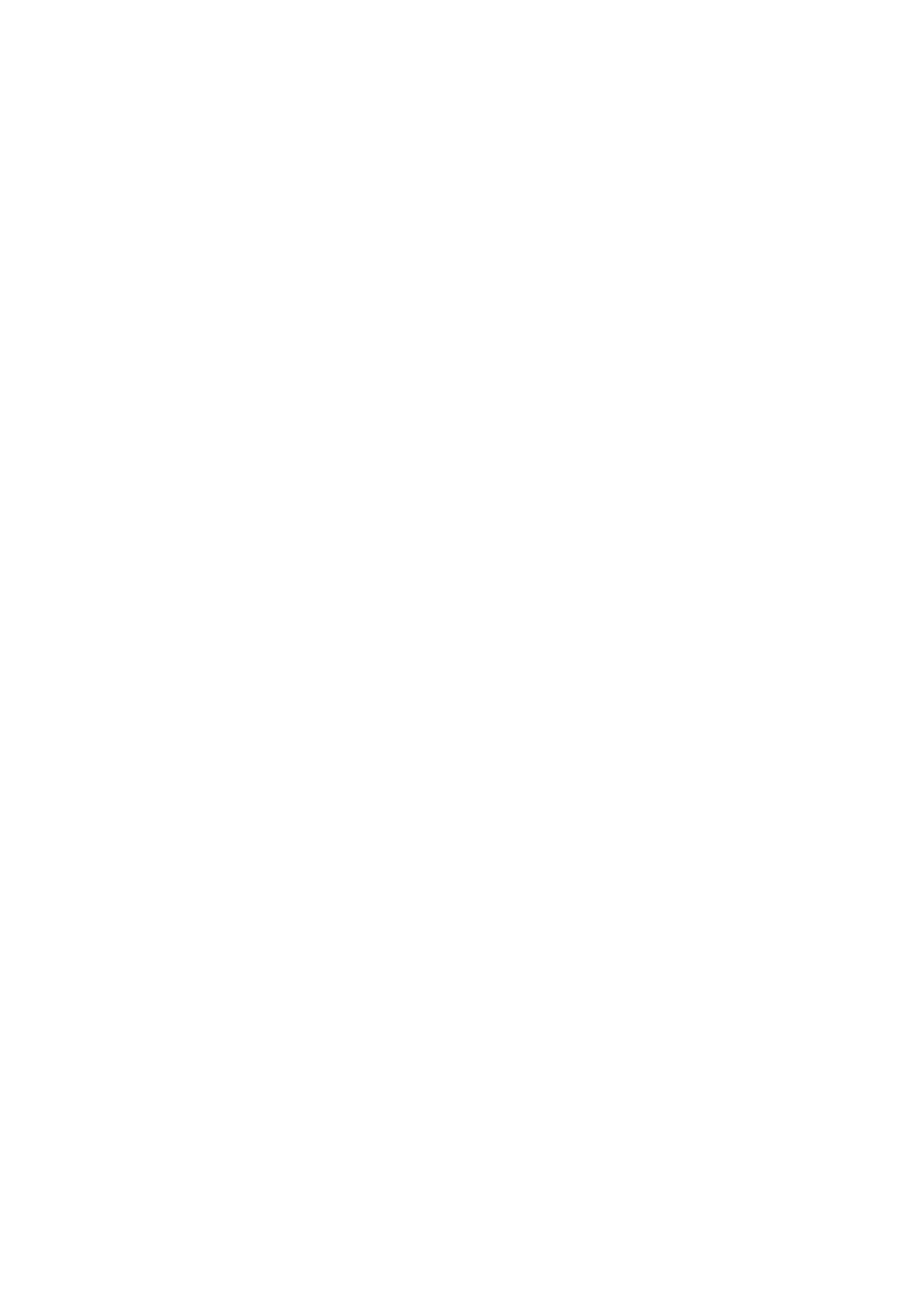## **INTRODUCTION**

# THEORIES OF AFFECT AND CONCEPTS IN GENERIC SKILLS EDUCATION: ADVENTUROUS ENCOUNTERS

## EDYTA JUST

*Please bring strange things. Please come bringing new things.*  (Le Guin 2001, 404)

*"Adventurous"—the meaning of this word has been evolving through the centuries. At present, one of the most common definitions that one can come across, is "willing to take risks or to try out new methods, ideas or experiences; involving new ideas or methods; full of excitement" (Google). If we agree on this significance of "adventurous" then "adventurous encounters" would stand for encounters that are daring, rejuvenating and exciting, and engender something new, something thrilling and stimulating. Yet, what does make encounters adventurous? Perhaps difference? Perhaps novelty? Perhaps surprise? Diverse ingredients when brought together in unexpected and unusual ways may not only seem appealing but also result in positive and affirmative un-thought-of ways of thinking, feeling and doing. They may. Thus, always, "[p]lease bring strange things. Please come bringing new things". . .* 

During the last few years, the concept of generic skills/competences has spread across universities. The introduction of generic competences, which students should achieve during their university education, is important because it enables the redefinition of educational goals. Education no longer means only a top-down and unquestionable transfer of knowledge; it aims to inspire students to develop and use critical and creative forms of thinking, feeling and doing. Generic skills demand changes in the design and delivery of the content, teaching methods and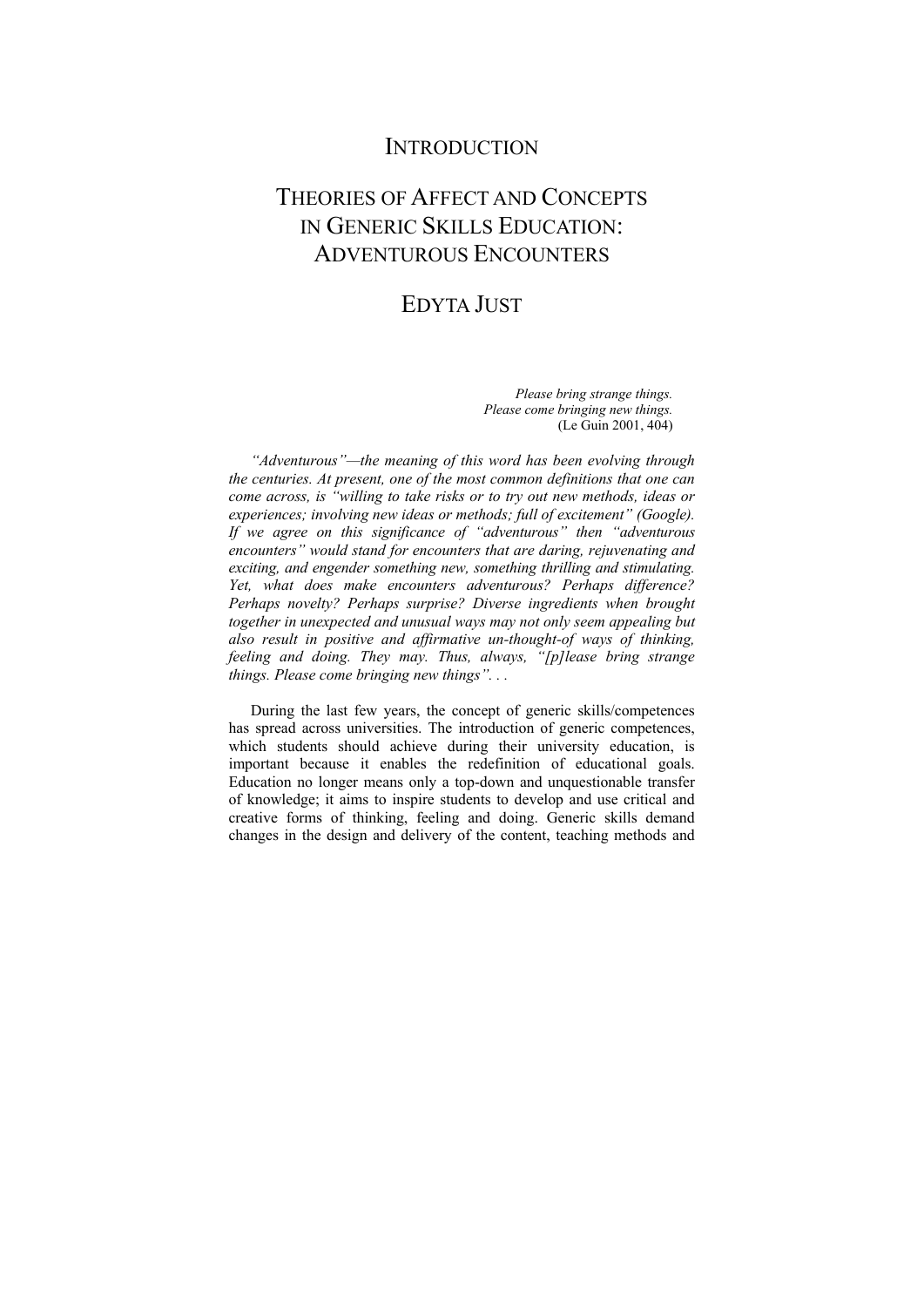#### 2 Introduction

learning activities, and they may positively rearrange forms of interaction in classes and their dynamics. On the one hand, the need to stimulate the development of generic competences among graduates might be perceived as motivated and fuelled by neoliberal desire. On the other hand, generic skills can enable students to comprehend their own complex layers of subjectivity and embodiment; perceive, think, feel, and act differently; go beyond the beaten track; escape easy interpretations; and welcome and comprehend the plenitude of various forms of life and ways of living.

Being sensitive and responding to educational transformations, but also to the growing need to critically and creatively reflect upon generic competences and the ways in which they can be acquired, this collection aims to contribute to the ways of thinking about and discussing generic skills and the methods through which they might be achieved. Moreover, it brings attention to those concrete pedagogical practices that may facilitate the achievement of generic competences among graduates. Some of the authors in this volume address and problematize skills in a general and overall way, and some focus on particular competences. Universities tend to name or refer to generic skills/competences differently. In this volume, with regard to the particular competences, emphasis is put on the following skills: an ability for abstract thinking, analysis and synthesis; a capacity to generate new ideas (creativity); an ability to be critical and self-critical; an appreciation of and respect for difference (understood as an appreciation of and respect for not only cultural differences, but also multiple axes of differentiation such as: gender, sex, "race," ethnicity, sexual orientation, age, class and religious beliefs); interpersonal and interaction skills; an ability to work in a team; an ability to work in an international context; an ability to adapt to and act in new situations; an ability to develop critically enabling and empowering social fantasy; and a commitment to safety.

#### *"Please bring strange things. Please come bringing new things" . . . Diverse ingredients, surprising configurations, invigorating experiences.*

This collection considers and reflects on theories of affect and concepts that complicate, problematize and contribute to the understanding of generic competences and to the comprehension of the processes in which they are or can be acquired. It explores, examines and discusses ways in which theories of affect and/or concepts might inspire and/or become applied in teaching practices for example, in the designing and delivery of content, teaching methods and learning activities that aim to result in generic skills among students. Furthermore, this volume brings to the fore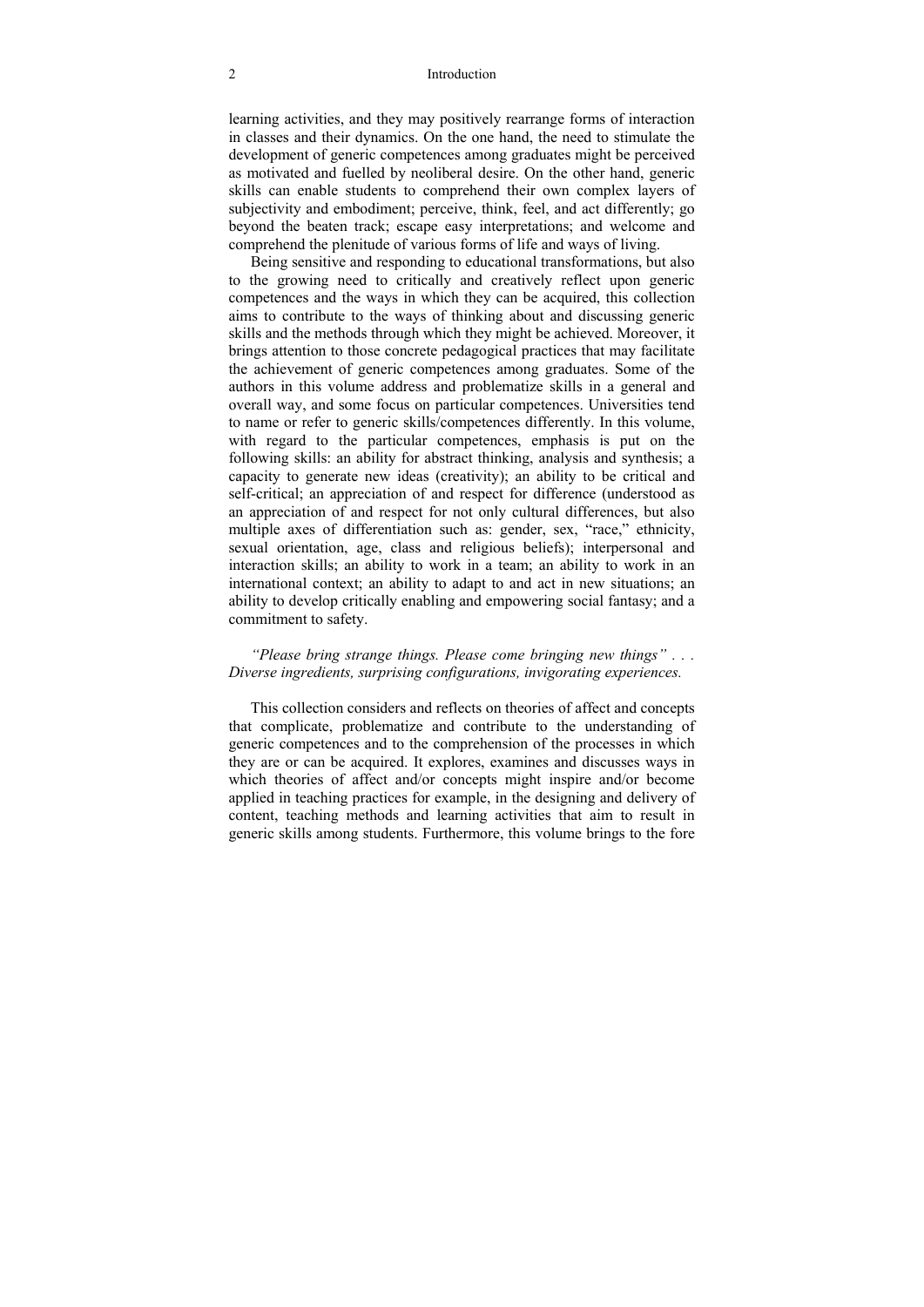new theories of affect and concepts, which can act as inspiration for generic skills-oriented education. Finally, it describes concrete examples of educational practices motivated by theories of affect and concepts; practices, which have already been applied or might be implemented. In doing so, this collection revitalises and rejuvenates the concept of generic skills/competences and the ways in which they might be achieved. It also advocates daring, refreshing and original pedagogical practices that renew and invigorate the meaning of and approach to teaching and learning in the context of the present landscapes of higher education.

*"Please bring strange things. Please come bringing new things" . . . Different ingredients, astonishing configurations, energising experiences.*  —*Adventurous Encounters.* 

In its considerations and reflections, this volume proceeds experimentally by engendering adventurous encounters and kaleidoscopic encounters between different theories that result in refreshing and appealing meanings of affect and concepts. These various theories—or "different ingredients" —originate from various fields of study, yet they predominantly come from the critically creative, anti-oppressive feminist conceptual framework that is committed to social and political change—a terrain of "adventurous encounters" itself. Furthermore, this volume also embodies appealing encounters between theories of affect and concepts—some born during theoretical encounters practised in this collection, some arriving directly from different academic fields, including Gender Studies—and generic skills/competences and teaching practices. These surprising and gleaming configurations bring to the fore the importance of constant productions of meaning, gestures and hiccups, multiple perspectives, relationality and affective capacity, failure and crisis, agency of the non-human, critical social fantasy, and affirmative and generative ways of thinking, feeling and acting in vast pedagogical environments and contemporary—Gender Studies, Educational Psychology, Social Justice, Literature, and any Other—classrooms.

#### *"Please bring strange things. Please come bringing new things" . . .*

Since creative theories concerning pedagogical undertakings in present-day classrooms are necessary, and since the Deleuzian/Guattarian philosophy might actualize its potential within the context of pedagogy, **Edyta Just** in the opening chapter tries to map to what extent in a snapshot of a class duration one can create a vortex composed of "planes of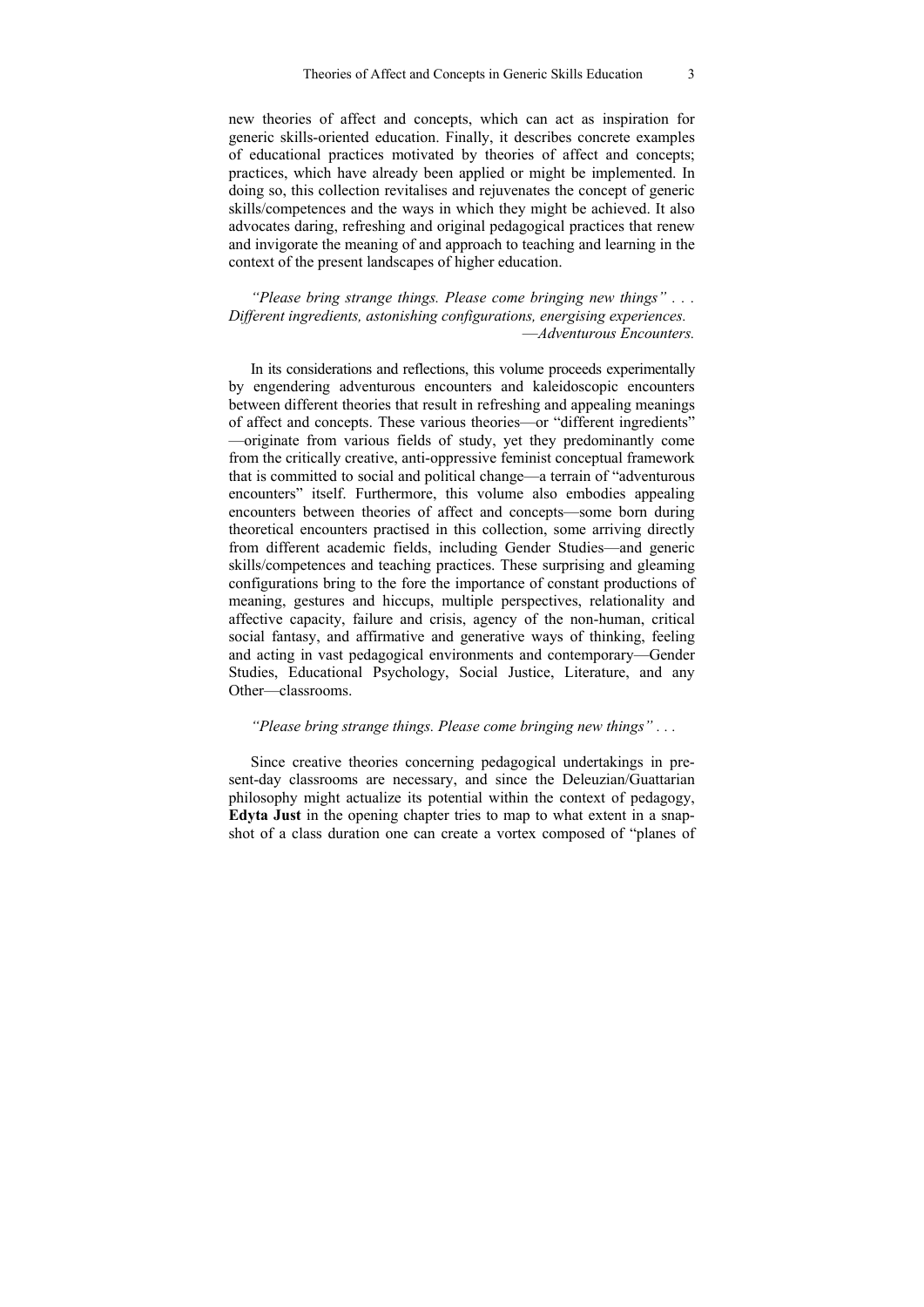#### 4 Introduction

composition" and "immanence" concomitantly negotiating between "chaos" and "opinion." She poses questions regarding the possibility of engendering affective indetermination ("sensory becoming"/"affect") and conceptual novelty ("conceptual becoming"/"concept"), and she questions the duration of affect's indiscernibility, the sustainability of creation and further transformation and change, and the endurability of being. She also calls for a teacher to become at once an artist and a philosopher, or an *artphil*  $(a \infty p)$ . In doing so, she complicates the meaning and understanding of generic competences along the lines of sensory and conceptual becomings and "strata," and also highlights the possibilities of engendering pedagogical practices in contemporary classrooms that are inspired and motivated by theories of affect and concepts of "concept," *per se*.

**Line Henriksen, Erika Kvistad and Sara Orning** approach generic skills as not easily testable and propose to look at teaching and learning practices in academic education through the lens of what they call *monster pedagogy*. They contend that both teaching and learning are a collaborative, unruly, subjective, and relational process. Furthermore, they appealingly argue that learning is always a monster; pedagogy is the practice of daily failure and pedagogical practices are inherently unpredictable. Drawing on the emerging scholarly and artistic field of Monster Studies and strategies from feminist and norm-critical pedagogy, their chapter tells three stories about teaching and academic practices that all feature the monster in some form. They explore aspects of the experience of teaching and learning that are often seen as unproductive, excessive, unnecessary or wasteful: failures, emotional responses and even embodiment itself. In this way, Henriksen, Kvistad and Orning consider how monster pedagogy allows us to reimagine failure in university classrooms and to affirmatively challenge and positively transform the spaces of academic education.

The chapter by **Sal Renshaw and Renée Valiquette** brings to the fore the insights from ethical pedagogy that aim at social and environmental transformations and rest on the recognition that knowledge and those who produce it are subjects in relation. Concomitantly, however, it argues that neoliberal logic—dominant in contemporary universities—promotes and fosters what is called a phenomenology of individualism and separation. Against this logic, the authors of the chapter have developed *Trojan horse pedagogy,* and the delivery of the Trojan horse model of course saturates classrooms with an epistemology of immanent and affective relationality. Trojan horse pedagogy has found its expression and actualization in innovative Interdisciplinary Concept classes taught at the Department of Gender Equality and Social Justice at Nipissing University, Canada. The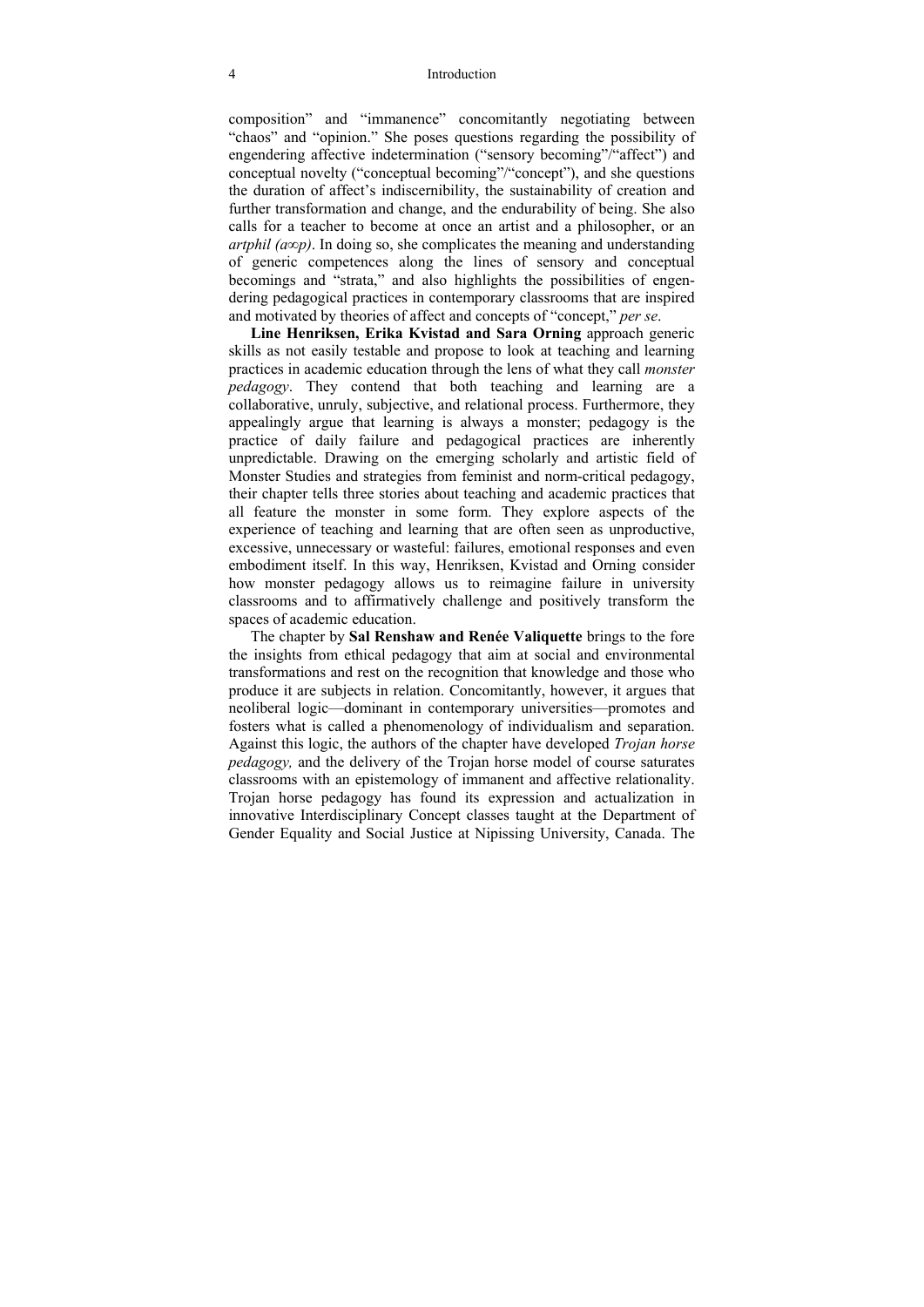course has centred on different themes such as DIRT, SLOTH, WATER, GENIUS, and SECRETS. Those titles, as the authors make clear, are intended to evoke the curiosity of a neoliberal consumer, whereas the structure of the course has promoted an immanent, affective and relational knowledge production that allows for social justice to thrive and social transformations to occur.

In her chapter, **Malou Juelskjær** uses a posthuman framework that recognises the agency of the nonhuman and the import of space/time and affect to reconceptualise and rejuvenate the understanding of generic competences, and to recommend daring forms of teaching and learning. According to Juelskjær, sensuous, affective, material, and spatial qualities of pedagogical practices matter and should be taken under consideration in educational institutions. She suggests that we approach generic competences as emergent with and through content, and she defines them as more-thanhuman in order to be/come. She argues that both content and competences actualize as intra-active forces of materialization, and that competences are not something to acquire but rather they stand for an entangled becoming with no beginning or end. The posthuman framework inspires ways of thinking about both competences and pedagogical undertakings. In her chapter, Juelskjær proposes not only a highly creative take on competences but also on ways of teaching and learning. She advocates for *atmospheric encounters* to occur in present-day classrooms. Such encounters have already come into being during a course on Affect Theory and Contemporary Management: Psy-leadership in/of Organizations in Educational Psychology, which Juelskjær co-taught with Dorthe Staunæs at Aarhus University in Denmark.

How do we talk about and understand complex "realities" and contemporary phenomena? How do we support students in developing generic competences that will allow them to articulate their own position and points of view? The probable answer would be to provide them with theoretical backgrounds and methodological tools for analyses—to provide guidance for students to gain knowledge and develop their own critical-reflexive standpoints. If the analyses concern structures of power, various forms of oppression and exclusion, then the feminist conceptual framework is indispensable. Those are the main conclusions of the chapter by **Sigrid Schmitz**. To support these claims, Schmitz brings an example from a seminar she conducted at Graz University, Austria, where she analysed together with her students the debates that followed the sexual harassment and the sexualized attacks of New Year's Eve 2016 in Cologne, Germany. One of the main aims of the seminar was to support students in developing their own critical and creative reflections and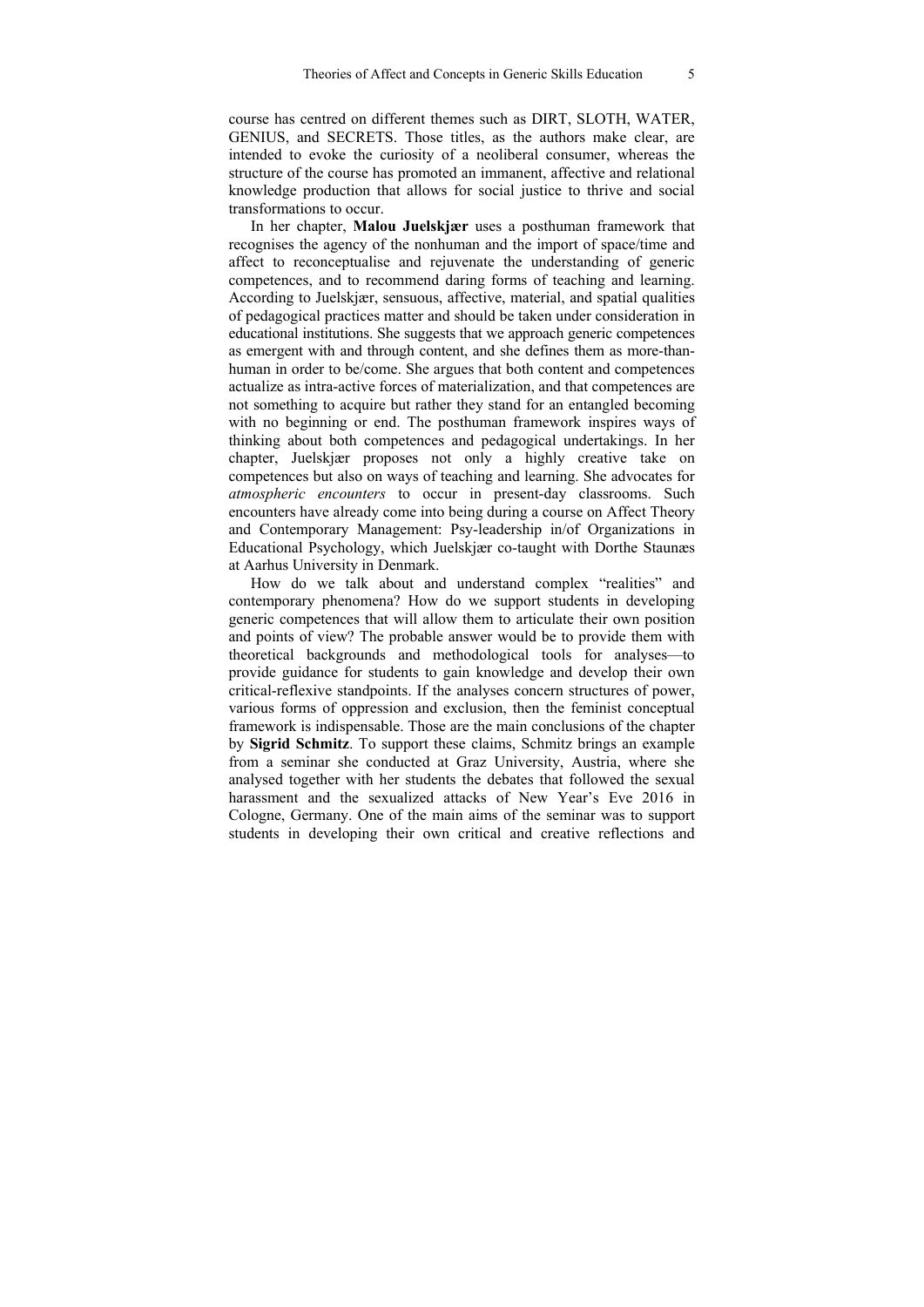arguments. By grounding the analysis in Foucauldian concepts and conceptual insights from Feminist Studies, Feminist Science Studies, intersectionality, and Postcolonial Studies, and by using didactic concepts of feminist materialist pedagogies, the students were able to reflect on the entangled sexism and racism in the arguments and regulations following the "Cologne" event, simultaneously learning how to formulate and negotiate their individual standpoints.

**Anna Lundberg and Ann Werner** in their text problematize and further advance the understanding of the generic skill/competence known as the ability to think critically. Even though, as they argue, critical thinking as a concept has been discussed and employed for many years, still what is actually meant by criticism remains problematic and ambivalent. To ease this ambivalence, Lundberg and Werner discuss the concept of critical thinking and try to reflect on how it is possible to engage in this activity in both theory and practice. They bring to the fore an interesting overview of the concept (critique and critical thinking as negative, aesthetic, philosophical, political, and finally communicative), but also focus on its various meanings (e.g., reactive and generative aspects of the concept of critique) and applications in the field of Gender Studies, where critical thinking is regarded as imperative. Their discussion adds to the comprehension of the concept and simultaneously the skill of critique and critical thinking, and it highlights the importance of conceptualizing and practising critical thinking as both reactive and generative.

**Beatriz Revelles-Benavente** discusses critical thinking not as a skill/competence but as an *affective capacity* and ponders how this conceptual change alters the pedagogical approach to teaching and learning contemporary literature. She also connects literature and sociology in a tangible way. In her chapter, Revelles-Benavente transforms critical thinking from a generic skill to an affective capacity via Clough's (2009) definition of affects as radical units of analysis. Furthermore, she suggests approaching critical thinking as *affective critical thinking*. According to the author, affective critical thinking (as an affective capacity) de-centralizes the hegemonic power of the literary critic in favour of an affective relational communicative process, allowing students to express their feelings and points of view in a less hierarchical and a more horizontal way, and creates spaces of resistance and social change. In her essay, Revelles-Benavente presents a Facebook page where Toni Morrison's novels are collectively discussed to show how affective critical thinking can be practised and to argue that digital platforms can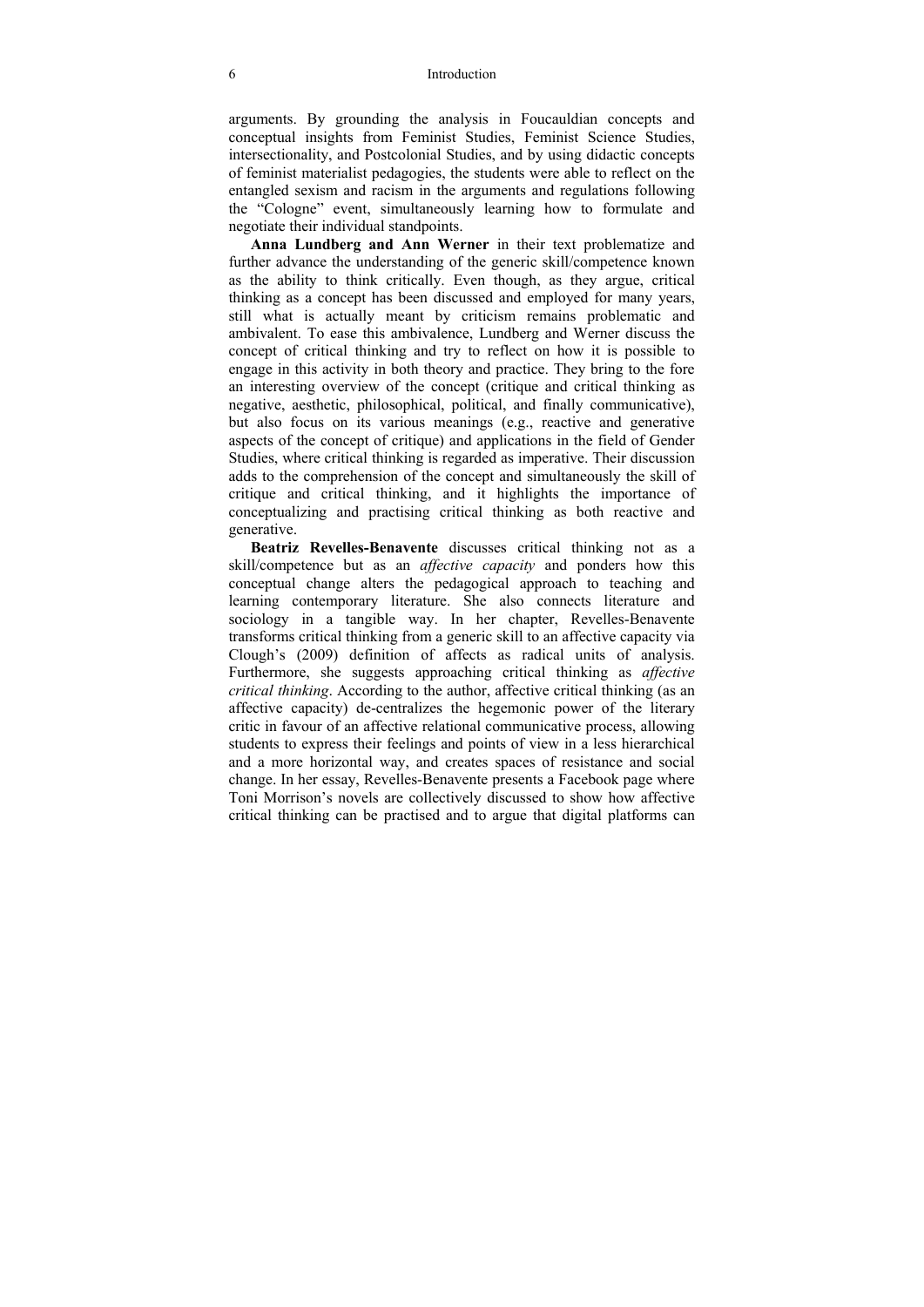. . . [T]he torment of getting up to speak. Her heart racing, at times entirely lost for words, ground and language slipping away—that's how daring a feat, how great a transgression it is for a woman to speak—even just open her mouth—in public . . . (Cixous 1976, 880)

With this powerful quotation and by referring to different concepts and theories which predominantly come from a feminist conceptual framework, **Olga Cielemęcka** explores the idea of *corporeal thinking* as a collective, embodied, affective, material, and dynamic process situated in the context of a classroom setting. She argues that thinking and speaking are never innocent or isolated processes and that they stimulate bodily responses. Furthermore, she discusses, problematizes and complicates the importance of embodied performance and movement in the classroom. In doing so, Cielemęcka examines and explores how to comprehend and teach critical, creative and experimental thinking together with the body, and calls for "letting the thinking breathe" by opening spaces for wandering, creativity and experimentation in contemporary classrooms.

The chapter by **Olga Plakhotnik** explores the concept of "safety" in the feminist classroom in relation to competences and affects. It starts with an examination of how a competence-based model of education works in Gender Studies teaching and the place of a "commitment to safety" in Gender Studies generic competences. Analysing debates in feminist, queer and other radical pedagogies, Plakhotnik explores the main arguments in the critique of the commitment to safety in the classroom and calls for replacing safety with semantically opposing notions such as "crisis." Acknowledging and building on these discussions, she considers safety to be an affective contraposition to crisis, which is constituted through Gender Studies knowledge. She complicates her conclusion with the claim that in a feminist context, safety remains an explicitly political category often at risk of being misused in the neoliberal university. Therefore, Plakhotnik underlines that a commitment to safety remains an important mission in a feminist classroom and that both safety and crisis need to be carefully and critically tackled within responsible and effective feminist pedagogical praxis.

**Nina Lykke** focuses on a generic skill defined as the ability to develop critically enabling and empowering social fantasy suitable for fostering more socially and environmentally just futures. She discusses how skills in critical social fantasy can help students to imagine alternative futures and how they can be applied to professional work. Given her immense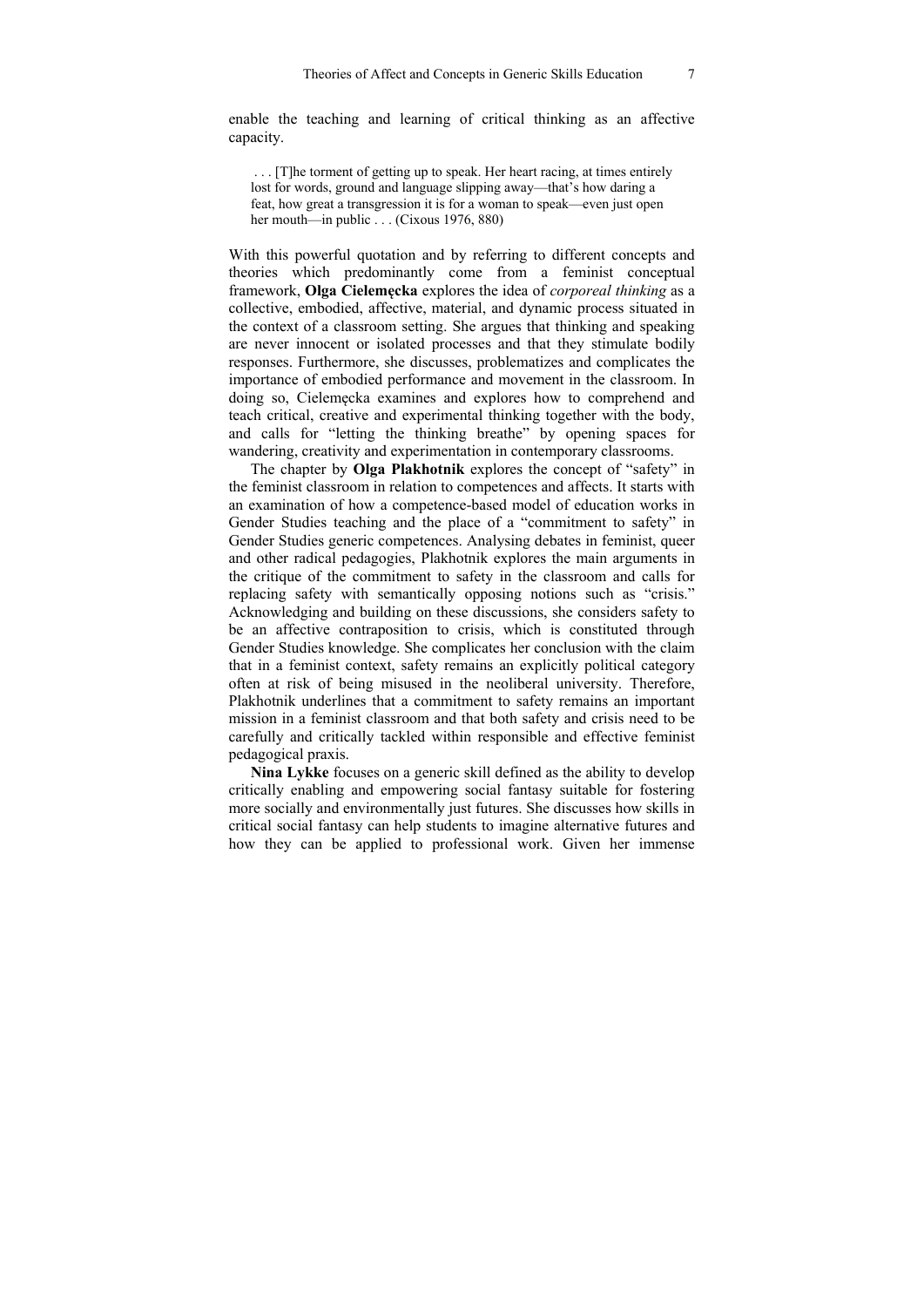experience with teaching Gender and Intersectionality Studies, Lykke also reflects on teaching practices that can assist students in acquiring such skills. She demonstrates how feminist conceptual tools such as the concepts of "figurations" and "worlding" and feminist transgressive methods such as creative writing and theatrical acting can be used to prompt learning processes, building on embodied thinking-feeling, and fostering the development of the generic skill in question. To present how such teaching practices can be actualized, Lykke uses as an example the course Career Paths and Professional Communication taught in the international master's programme Gender Studies—Intersectionality and Change at Linköping University, Sweden.

### **Bibliography**

- Google. Search results for "adventurous." Accessed February 20, 2017. https://www.google.se/search?q=adventurous&ie=utf-8&oe=utf-8&cli ent=firefox-b-ab&gfe\_rd=cr&ei=U\_aqWIzGCPTk8Afq4YHwDQ.
- Le Guin, K., Ursula. 2001. *Always Coming Home*. Berkeley. Los Angeles: University of California Press.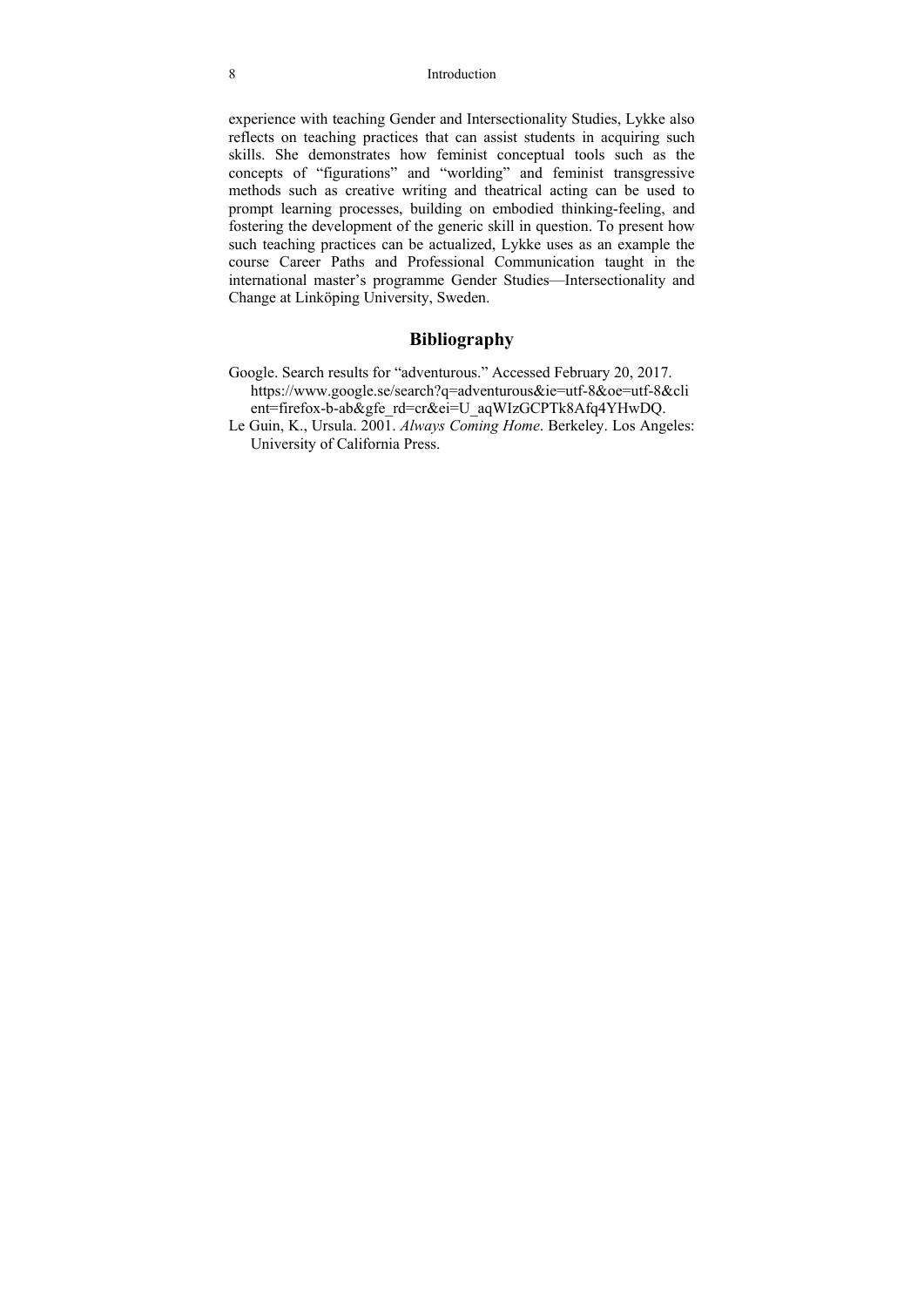## CHAPTER ONE

## AFFECT AND CONCEPT OR *ZERO∞GRAVITY* **CONSCIOUSNESS**

## EDYTA **IUST**

### **I.1**

At present academic courses, inspired by critical pedagogies, by creatively combining content, teaching methods and learning activities, but also by incorporating careful and critical reflections on the role and behaviour of a teacher, aim to create among its graduates, apart from other competences, certain generic skills such as an ability for abstract thinking, analysis and synthesis; the capacity to generate new ideas (creativity); an ability to be critical and self-critical; an appreciation of and respect for difference (understood as an appreciation of and respect for not only cultural differences, but also multiple axes of differentiation such as: gender, sex, "race," ethnicity, sexual orientation, age, class and religious beliefs); interpersonal and interaction skills; an ability to work in a team; an ability to work in an international context; and an ability to adapt to and act in new situations. As those competences appear to be of vital import regarding graduates' abilities to negotiate and navigate in the present neoliberal order and current, highly complex cultural, social, economic, and political climates and territories, there is a constant need to monitor, discuss and revisit forms of design and manners of delivery of academic courses that assist students in acquiring generic competences. As the most daring and creative epistemologies and practices seem to grow from the application of interdisciplinary approaches; it appears both advisable and necessary to search for inspiration outside the walls of one's academic field. With regard to the theoretical and practical realms of pedagogy, the field of philosophy seems to be fecund in concepts and ideas that can be integrated into the conceptual framework of pedagogy and pedagogical practices.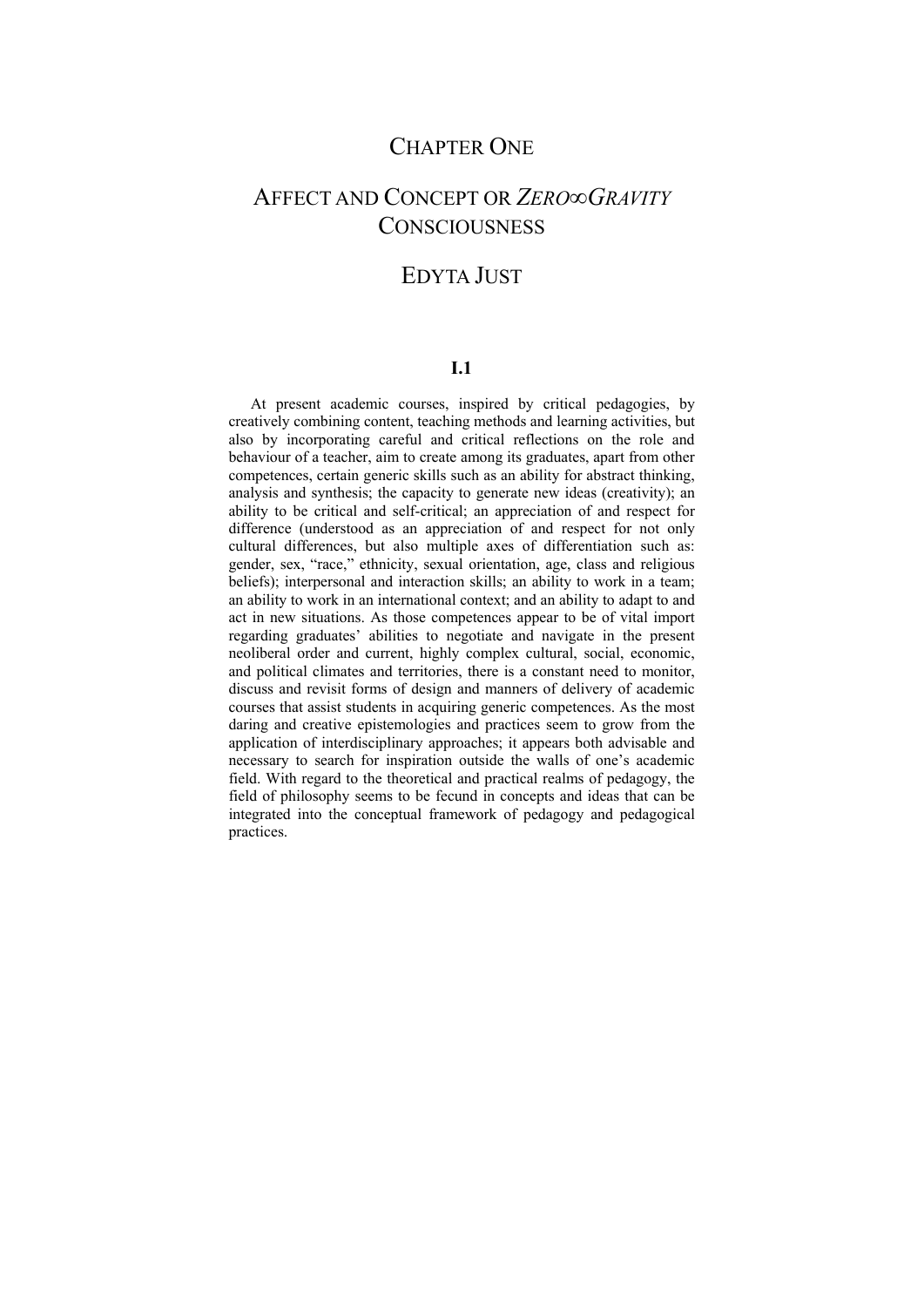Despite the fact that theories intrinsic to one field cannot always find an easy way into the theories of yet another field, certain theories may indeed become an inspiration for or grow into other theories, affirmative actions and more than real undertakings and activities. It is enough to mention the philosophical concepts of Gilles Deleuze and Félix Guattari that have become applied not only in various academic disciplines in order to problematize and creatively discuss certain phenomena, but also to initiate new forms of academic, cultural or political being and acting. Given the wide range of contexts hospitable to the Deleuzian/Guattarian philosophy, it is of no surprise that the field of pedagogy constitutes one of those aforementioned contexts. The adaptation and assimilation of the Deleuzian/Guattarian philosophy to the conceptual framework of pedagogy and its practice have significantly grown over the last years. It is enough to mention the remarkable scholarship created by scholars such as: Jason J. Wallin, Elspeth Probyn, Inna Semetsky, Mark Connell or David R. Colle with which the drilling of the well-established contours and "strata" of the pedagogical systems appears possible.

Being aware of and facing the existing research and literature that search for and discover a productive inspiration in the Deleuzian/ Guattarian theories with regard to pedagogy, I do find myself wondering why I am still prone to experiment with and venture into the Deleuzian/Guattarian "milieus" concomitantly hoping to add to the affirmative and creative manners of knowledge production? Yet, Deleuze/ Guattari appear to inspire me every time we collide. It seems that after I lay their pages to rest, words, sentences and paragraphs rearrange themselves in such a way that when, after a pause, I plunge again into the "plateaus," I cannot straightforwardly discover the old, the known, the comprehended, and the familiar. To the contrary, I seem to repeatedly wander through over and again differentiated, unknown and only recently formed "nonhuman landscapes;" undergo "nonhuman becomings;" form exciting, and sometimes creatively frustrating, "assemblages;" and search for the sense-territories marked by a simultaneous presence and absence of gravity. The Deleuzian/Guattarian "noumenos" and "phenomenons" appear to remain forever charged with nonhuman *potentia* and continue to launch ceaseless becomings within the "molar"/"striated" and "molecular"/"smooth" spaces of my corporeality and stubbornly embodied subjectivity not to mention my "unconscious."

As creative theories and practices concerning pedagogical ventures in academic classrooms are of vital importance; as the Deleuzian/Guattarian philosophy might apparently actualize its potential within the context of pedagogy; and as my becomings tend to be of a different kind each time I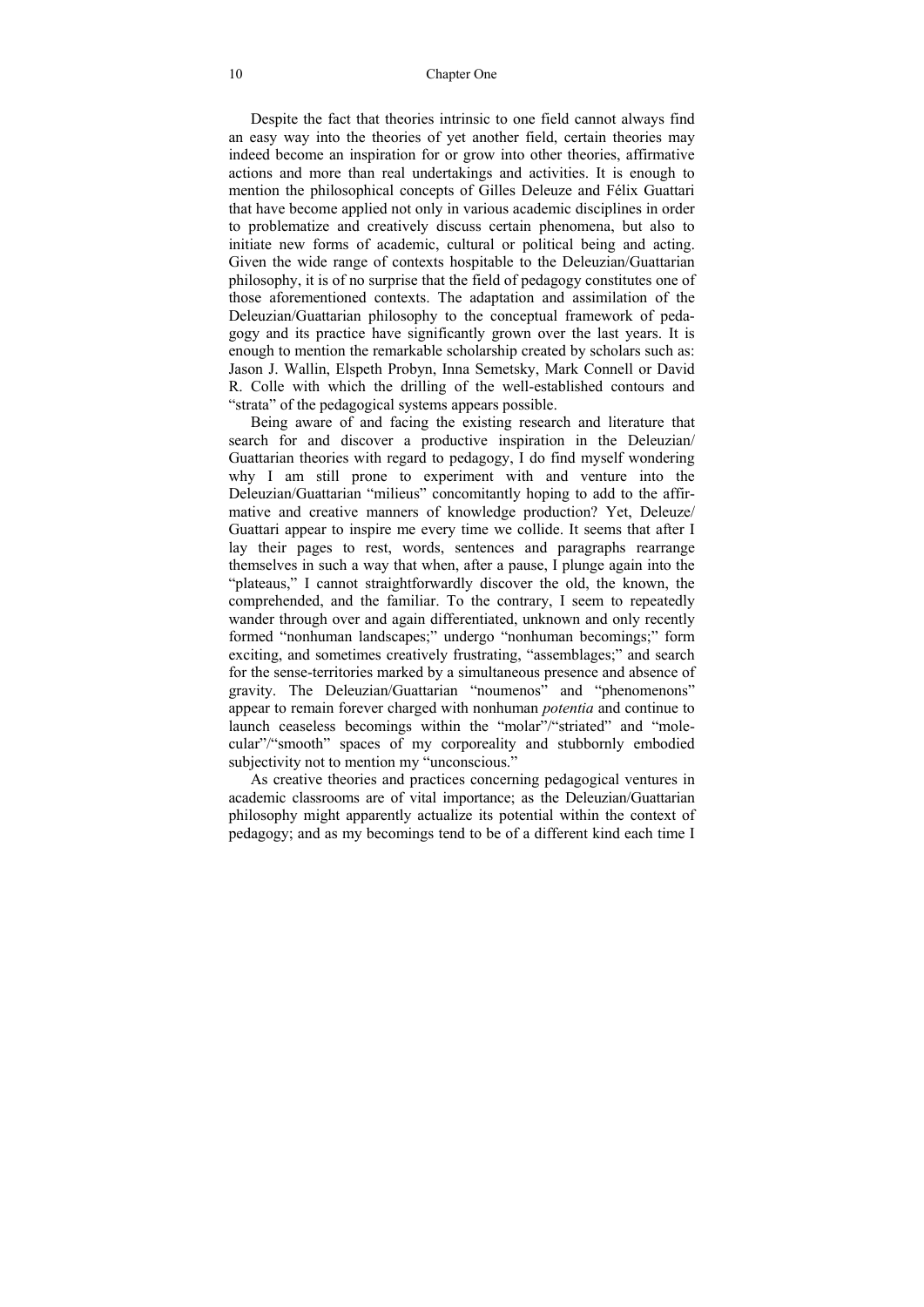enter the plateaus, I dare to conclude that the Deleuzian/Guattarian theories and concepts, especially when intersecting with my own multiplicities, still carry a promise for affirmative and stimulating insights with regard to theories and practices concerning teaching and learning and as such the formation of generic competences among academic graduates.

#### **II.2**

Scholars motivated by critical pedagogies recognize the design and delivery of content, teaching methods and learning activities as important and influential with regard to generic competences that are expected to be acquired by students (Waaldijk and Just 2010). Next to that, undoubtedly a figure of a teacher and her/his/their roleplay a significant part in a given class assemblage. Thus, the frequently asked questions mainly and precisely concern content, teaching methods, learning activities, and the role of a teacher. Referring to the embodied experience, I tend to contend that only when all those elements become neatly woven and only when there is an awareness that students do form intrinsic elements of a class assemblage then one may hopefully anticipate that generic skills can possibly be obtained by students. As generic competences practically refer to the subject able to become an immanent expression of difference; perceive and think differently; reject representational manners of comprehension; go beyond the beaten track; resist timeworn customs, habits, beliefs, and opinions; escape easy interpretations and well-too-familiar *doxa*, and affirmatively welcome the novelty of being and acting, it seems that the Deleuzian/Guattarian insights, which assert novel and daring forms of both existence and existing, might be of assistance with regard to the manners of creating spaces and dimensions in academic classrooms.

## **III.3 (1–2)**

For Deleuze and Guattari embodied subjectivity, consciousness and the unconscious are always a crowd, a multiplicity. They state,

There are no individual statements, there never are. Every statement is the product of a machinic assemblage, in other words, of collective agents of enunciation (take "collective agents" to mean not people or societies but multiplicities). (Deleuze and Guattari 1987, 37)

Furthermore, subjectivity, consciousness and the unconscious are recurrently in the making thus they are prone to change and transformation at all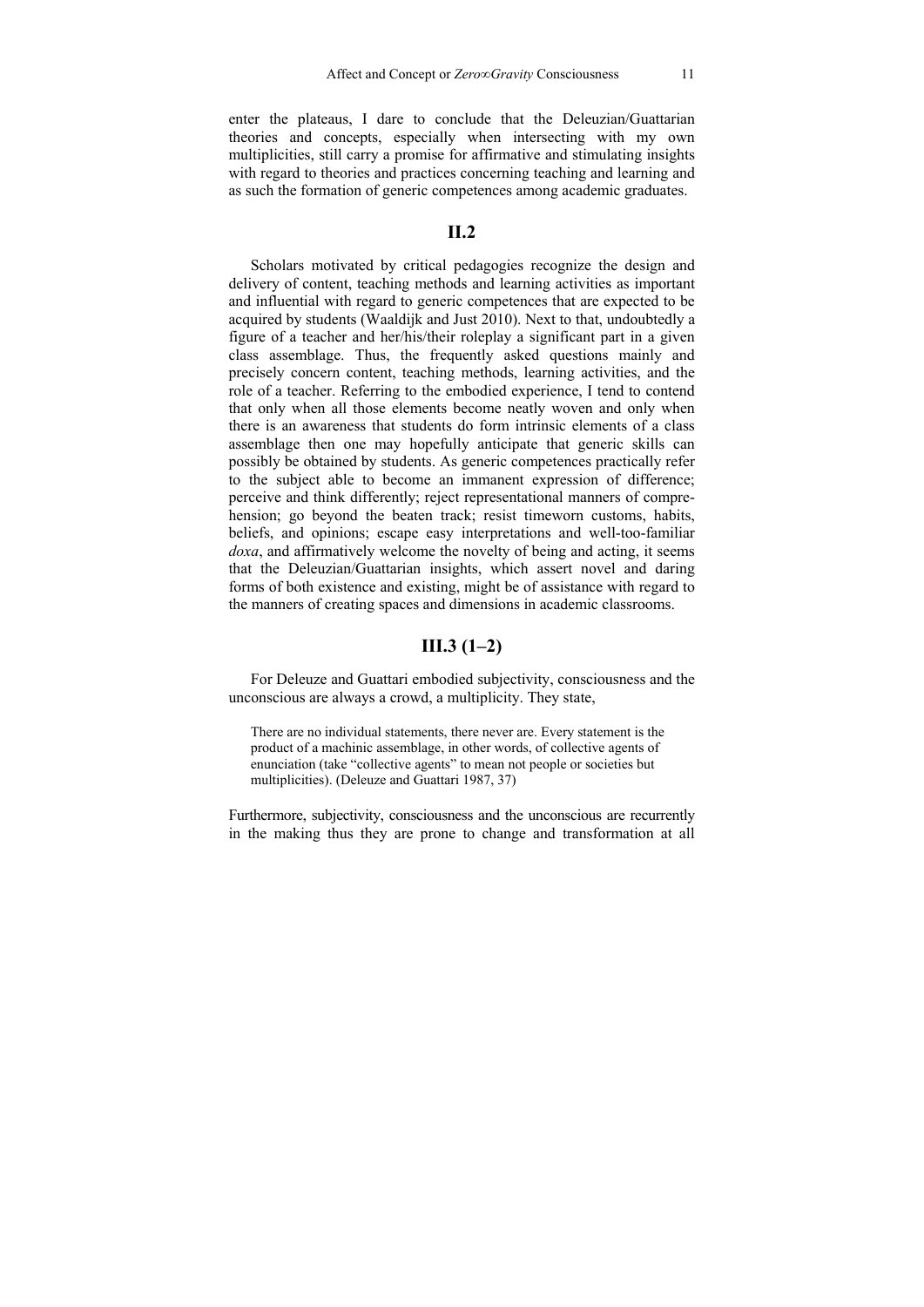#### 12 Chapter One

times. Significantly, though consisting of multiplicities both subjectivity and consciousness also contain molar/striated formations next to the molecular/smooth. The same applies to the unconscious. Deleuze and Guattari argue that,

it does not suffice to attribute molar multiplicities and mass machines to the pre-conscious, reserving another kind of machine or multiplicity for the unconscious. For it is the assemblage of both of these that is the province of the unconscious. (1987, 35)

This indicates, among others, that one can easily cross the well-known boundaries (become a molecule), but also stay within the frames and walls of the all-too-familiar borders (become a molar). According to this creative team of philosophers encounters bring about an actualization of a "virtual" concomitantly promising that whatever is produced stands for pure, immanent creation; becomes an expression of difference and is always new. Semetsky argues that

Deleuze's philosophy of the virtual frees thinking from common sense: for him, it is life, or experience, that activates thought, and it is thought that affirms life. (2009, 449)

Following the Deleuzian/Guattarian ways of arguing, I would contend that consciousness continually becomes a creative "possible" (where the possible is understood as a "sensory becoming," "sensation"/"affect," becoming other, an expression of otherness, suspension, and deterritorialization) and a novel "actual" (where the actual is compre-hended as a "conceptual becoming," "concept," "absolute form of hetero-geneity," brave meanings, and new sense). The point, however, at least as I approach it, is that quite often those refreshing becomings are, so to say, simply not long and audible enough. Furthermore, I dare to argue; the results of the encounters with daring and untried elements and particles frequently get stratified and nicely covered with molar blankets not to mention encounters with the longstanding customs, habits and knowledges as those almost immediately become nothing more than the striated spaces. Ultimately then the best would be to capture a molecule in the molar and to undergo a molecularization once faced with both the surrounding "reality" and the uncanny and weird. Nevertheless, at times in order to become an embodiment of difference, a molecule, a deterritorialization, a novelty, one must undergo an experimental encounter, precisely as Semetsky argues,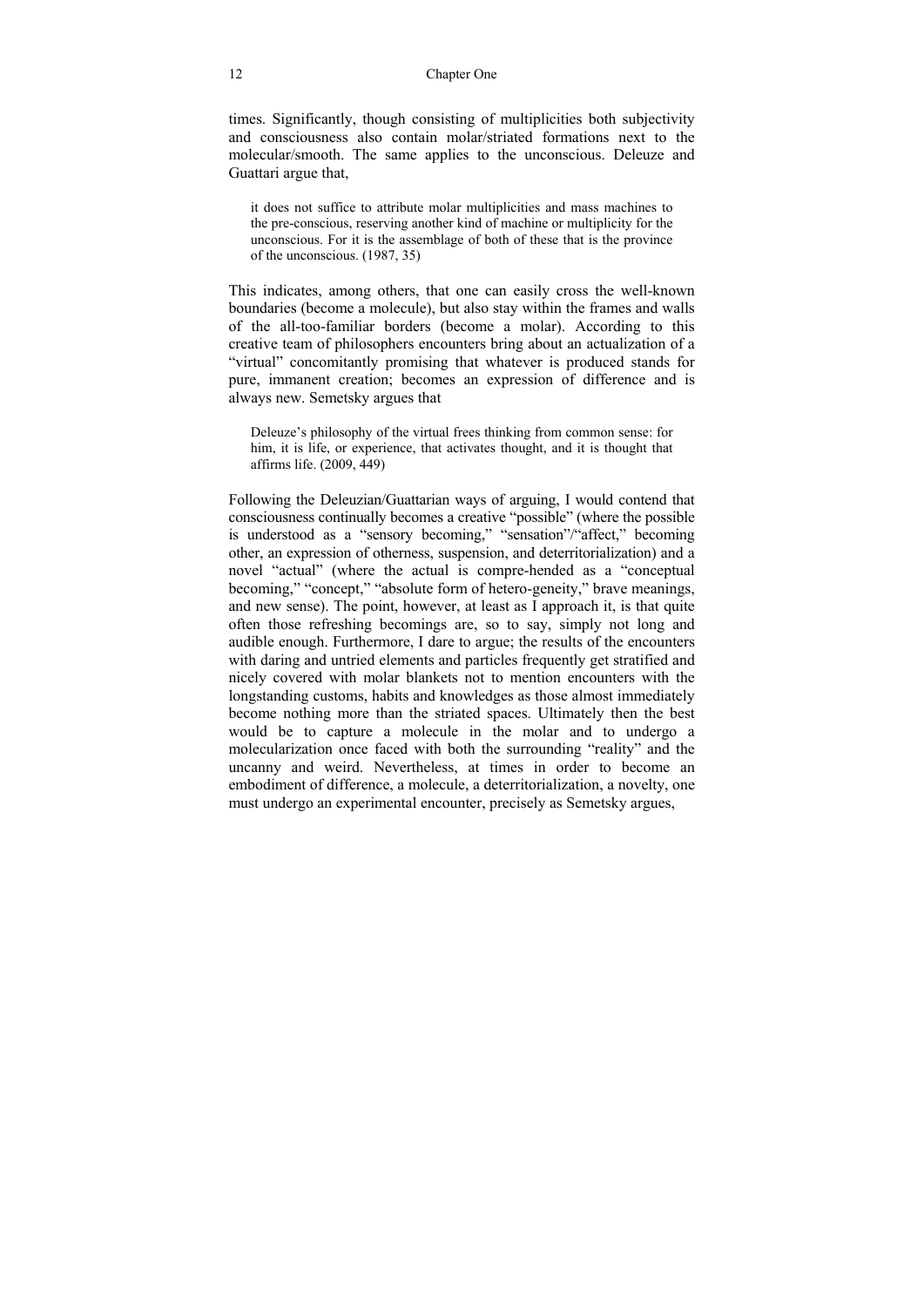[E]xperiential and experimental encounter that would force us to think and learn, that is, to create a singular meaning for a particular experience (still un-thought-of and lacking sense). (2009, 444)

Striving to engender and promote new molecular and not molar manners of thinking, Deleuze together with Guattari in their book *What is Philosophy?* (2009) advocate daring and forever rejuvenating forms of thinking initiated by art and philosophy. Art's "planes of composition," "aesthetic figures" and sensations/affects and philosophy's "planes of immanence," "conceptual personae" and concepts are all meant to initiate embodiedbrain processes, which, so to speak, situate themselves between "chaos" and "opinion." Interestingly, those new embodied-brain processes, which are possible/sensations/sensory becomings and actual/concepts/conceptual becomings, are approached as novel manners of thinking—

Thinking is thought through concepts . . . or sensations and no one of these thoughts is better than another, or more fully, completely, or synthetically 'thought' . . . The [two] thoughts intersect and intertwine . . . (Deleuze and Guattari 2009, 198)

For those forms of thought to materialize an artist and a philosopher give a consistency to an infinite speed of appearing and disappearing of vital particles and elements, and they do it in such a way as to bring to the fore a pure embodiment of difference, vital deterritorializations and the novel and unexpected.

— [A]rt, . . . and philosophy—is always confronting chaos, laying out a plane, throwing a plane over chaos. . . . philosophy wants to save the infinite by giving it consistency: it lays out the plane of immanence that, through the action of conceptual personae, takes events or consistent concepts to infinity. . . . Art wants to create the finite that restores the infinite: it lays out a plane of composition that, in turn, through the action of aesthetic figures, bears monuments or composite sensations. (Deleuze and Guattari 2009, 197)

Art and artists are supposed to launch sensory becomings that are "the action[s] by which something or someone is ceaselessly becoming-other. . . sensory becoming is otherness caught in a matter of expression" (Deleuze and Guattari 2009, 177). Sensory becoming or becoming-other signalizes a particular form of deterritorialization and an experimental state of imperceptibility. Becoming a sensation/affect indicates a certain form of suspension, hesitation, confusion, wonder, the collapse of a signifying system, disarticulation, intensity, possibility, irritation of organism,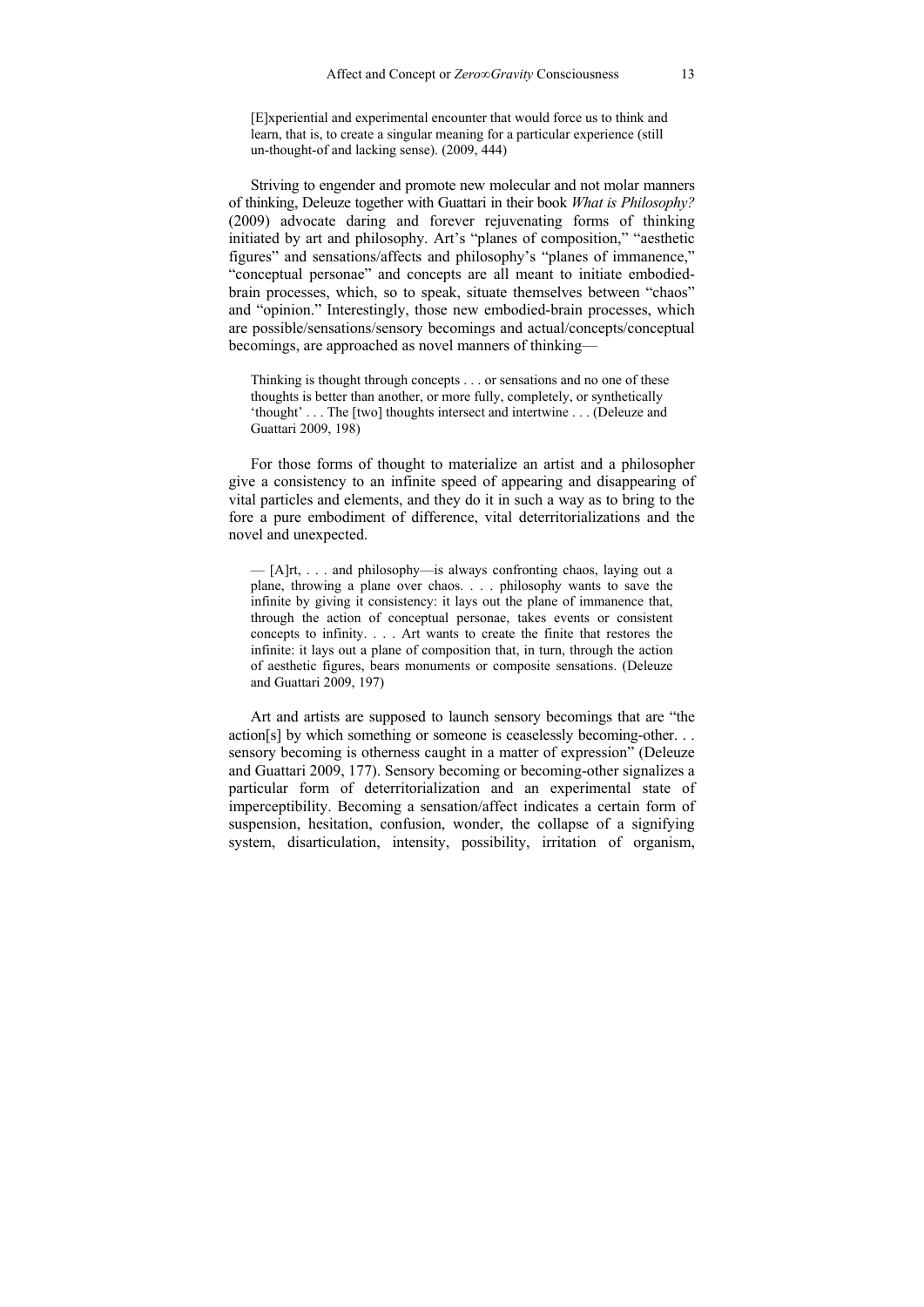subjectification and signification, and an ultimate slide from the territory into a breathing yet formless universe. To be affected is to become affirmatively nothing thus everything. It means to reach the zone of indiscernibility and state of indetermination.

[B]ecoming is an extreme contiguity within a coupling of two sensations without resemblance or, on the contrary, in the distance of a light that captures both of them in a single reflection. . . . this is not the transformation of one into other . . . but something passing from one to the other. This something can be specified only as sensation. It is a zone of indetermination, of indiscernibility, as if things, beasts, and persons . . . endlessly reach that point that immediately precedes their natural differentiation. This is what is called an *affect*. (Deleuze and Guattari 2009, 173)

To become an affect, a sensation, a-other is to have no contour, no trace, no recognition; it is to lose gravity at the crossroads; it is to plunge into the chaos, the universe, the infinite.

Sensation is excitation itself, not insofar as it is gradually prolonged and passes into the reaction but insofar as it is preserved or preserves its vibrations. Sensation contracts the vibrations of the stimulant on a nervous surface or in a cerebral volume: what comes before has not yet disappeared when what follows appears. (Deleuze and Guattari 2009, 211)

Becoming affected and expressing vital otherness and affirmative deterritorialization indicate a possible and as such efface the strata; blur the belief in the unified and forever-the-same identity; undermine the ego; allow the ultimate empathy with all the possible others; question habits and opinions, and create or better prepare a spacious room for a new sense and new meaning.

Sensation is pure contemplation, for it is through contemplation that one contracts, contemplating oneself to the extent that one contemplates the elements from which one originates. Contemplating is creating, the mystery of passive creation, sensation. Sensation fills out the plane of composition and is filled with itself by filling itself with what it contemplates: it is 'enjoyment' and 'selfenjoyment.' It is a subject, or rather an *inject*. (Deleuze and Guattari 2009, 212)

Philosophy and philosophers, on the other hand, are meant to initiate conceptual becomings comprehended as "the action[s] by which the common event eludes what is. Conceptual becoming is heterogeneity grasped in an absolute form" (Deleuze and Guattari 2009, 177). For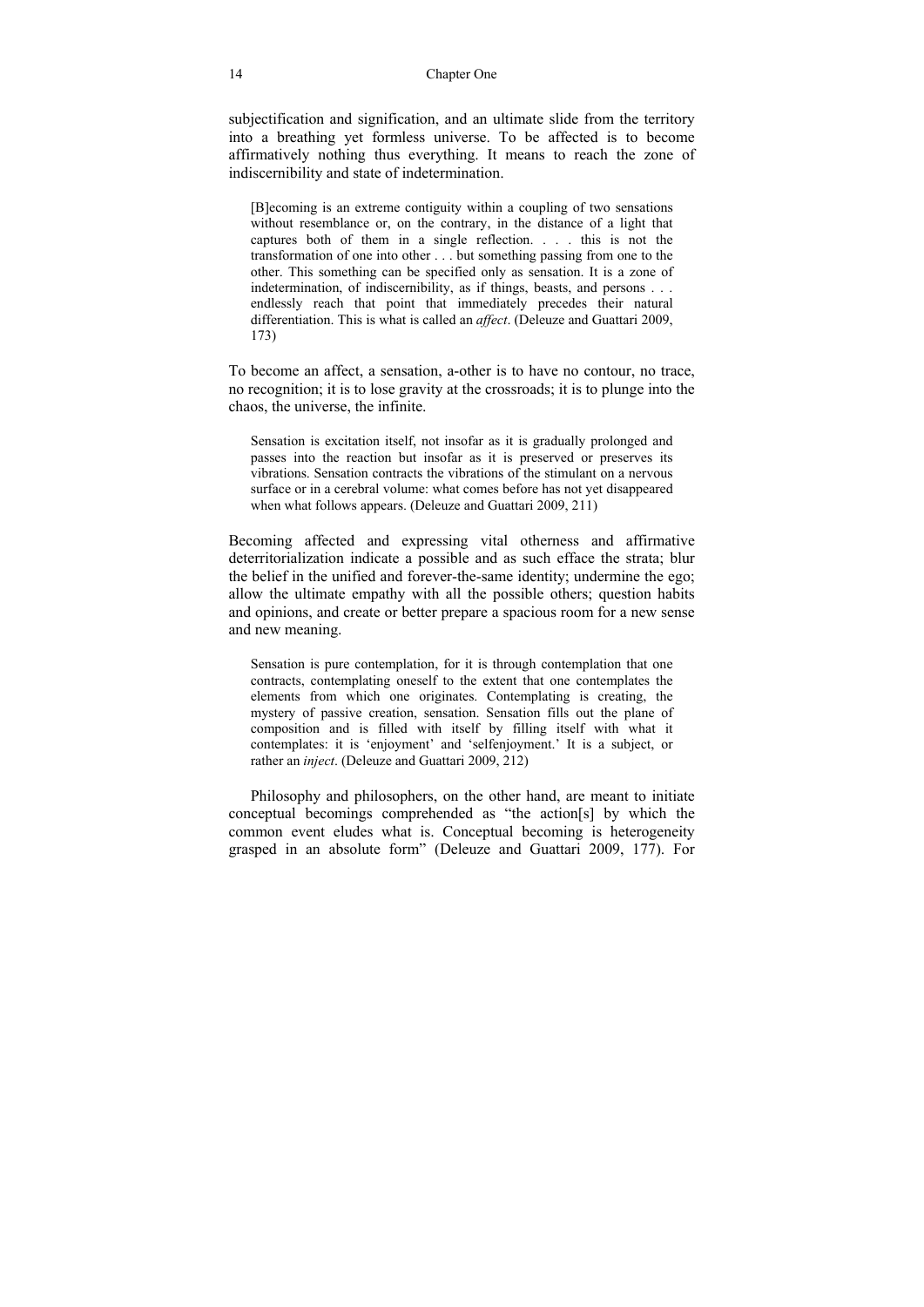conceptual becoming to occur, various molecules, particles and elements must come together in a sort of trembling manner. Vibrating, as they should, those intrinsic conceptual ingredients have to get a sort of a contour, an irregular fence preventing them from an all too quick disappearance and flight into chaos. Once brought together under the transparent and permeable umbrella, they allow new and unexpected meanings and novel senses to appear.

Every concept has an irregular contour defined by the sum of its components, . . . the idea of the concept being a matter of articulation, of cutting and cross-cutting. The concept is a whole because it totalizes its components, but it is a fragmentary whole. . . . A concept is heterogenesis . . . an ordering of its components by zones of neighbourhood. It is ordinal, an intension present in all the features that make it up. The concept is in a state of *survey* . . . in relation to its components, endlessly traversing them according to an order without distance. (Deleuze and Guattari 2009, 16, 20)

However, to become a concept means to always expect new and unpredicted connections; it is to await new elements to enter or to abandon the scene; it is to be prepared to altogether leave the brief and provisional territory at any moment and form yet another dynamic structure that is never fixed, certain and finite but always prone to further movement *ad infinitum*. To undergo conceptual becoming indicates the ability to gather and temporarily hold heterogeneity in a porous embrace. It also means to ceaselessly connect or to form in a nomadic way another formless territory. To become a concept is to forever be able to think differently, anew and not to be afraid of the continual transformations of the consciousness. It equally means to constantly maintain the state of wonder and to pose critical and vital questions regarding the self and the other knowing that the ultimate answers will never be given. Conceptual becoming prevents an appearance of the final truth and as such opposes the definitive and fixed opinions and stubborn beliefs. It allows the shedding of a new creative light on the self, the other, but also on the given cultural, social or political landscapes. This fascinating heterogenesis does not support short-cuts of easy recognition, fast interpretation and feasible ultimate conclusions. On the contrary, it makes one persistently aware of and searching for a new sense and new meaning.

Thought demands 'only' movement that can be carried to infinity. What thought claims by right, what it selects, is infinite movement or the movement of the infinite. (Deleuze and Guattari 2009, 37)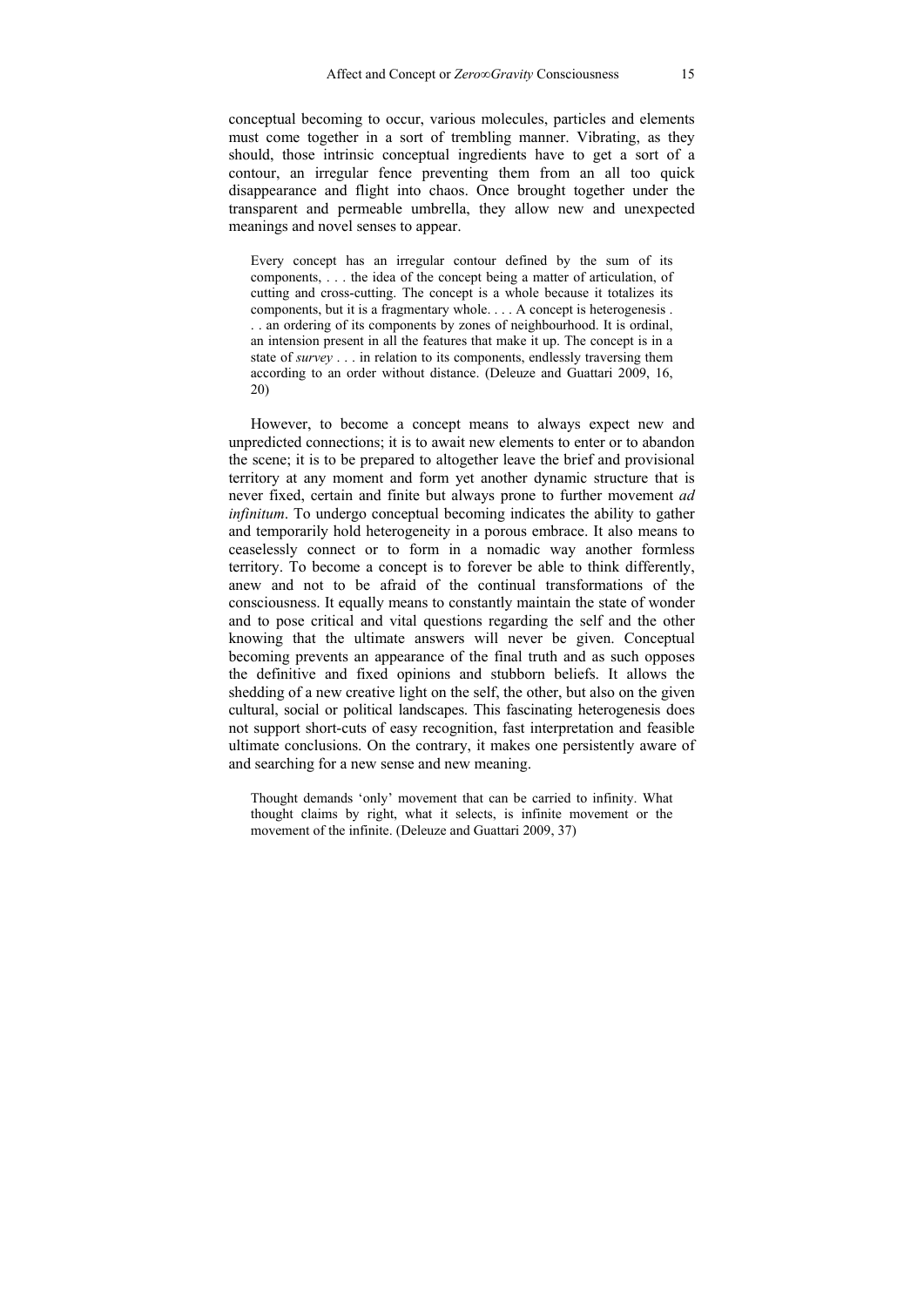### **IV.4 (1–2)**

I would argue that for students to achieve generic competences means in fact for them to be able to undergo sensory and conceptual becomings on their own that is, to repeat briefly, to be able to capture a molecule in the molar and to experience a molecularization when in an encounter with "reality" or eerieness. To affirmatively become other and to creatively fold heterogeneity on a daily basis without any preceding training are not at all that impossible. Nevertheless, as I have previously argued, sometimes certain efforts need to be undertaken in order to launch such vital becomings. As new manners of thinking, as Deleuze and Guattari argue, might be engendered by art and philosophy—is it then doable and likely for a teacher to become not only an artist or a philosopher but, as I tend to name it, an *artphil (a∞p)*? As art and philosophy operate consecutively by planes of composition, aesthetic figures and sensations, and planes of immanence, conceptual personae and concepts—to what extent in a snapshot of a class duration can an educator create, using as intrinsic elements her/his/their own embodied presence, content, teaching methods, and learning activities, an indiscernible vortex composed of the entwined planes that will result in the sensory and conceptual becomings of students?

However, it does not suffice to construct separate planes but in fact to cause them to intersect. Deleuze and Guattari respect the separateness of art and philosophy, and they explicitly emphasize that sensory becoming, initiated by art, differs from the conceptual one, engendered by philosophy (2009, 177). This reverence, however, does not prevent them from advocating the necessary "intrinsic interference" between them (Deleuze and Guattari 2009, 217). This interference is necessary because proximity, an entanglement between sensory and conceptual becoming, enables the first to charge the latter. It assists consciousness in becoming a plateau wherein unsteady territory, prone to connections and indeterminate nomadism, is frequently replaced by its productive absence which in return assists and helps to generate another vibrating landscape. Importantly, a zero gravity consciousness—experiencing an "unbearable lightness of being" should always find its grounding moments. Yet, the landscapes of the magnetic attraction must be about the short-lived affinities with a robust capacity for ongoing and ceaseless gravity supply disruptions (*zero∞gravity*). It is a matter of carefully tiptoeing in-between chaos and opinion. Neither infinite deterritorialization nor immeasurable *doxa* is what consciousness should become. Deleuze and Guattari both warn against the short-cuts of the habitual manners of thinking, but also against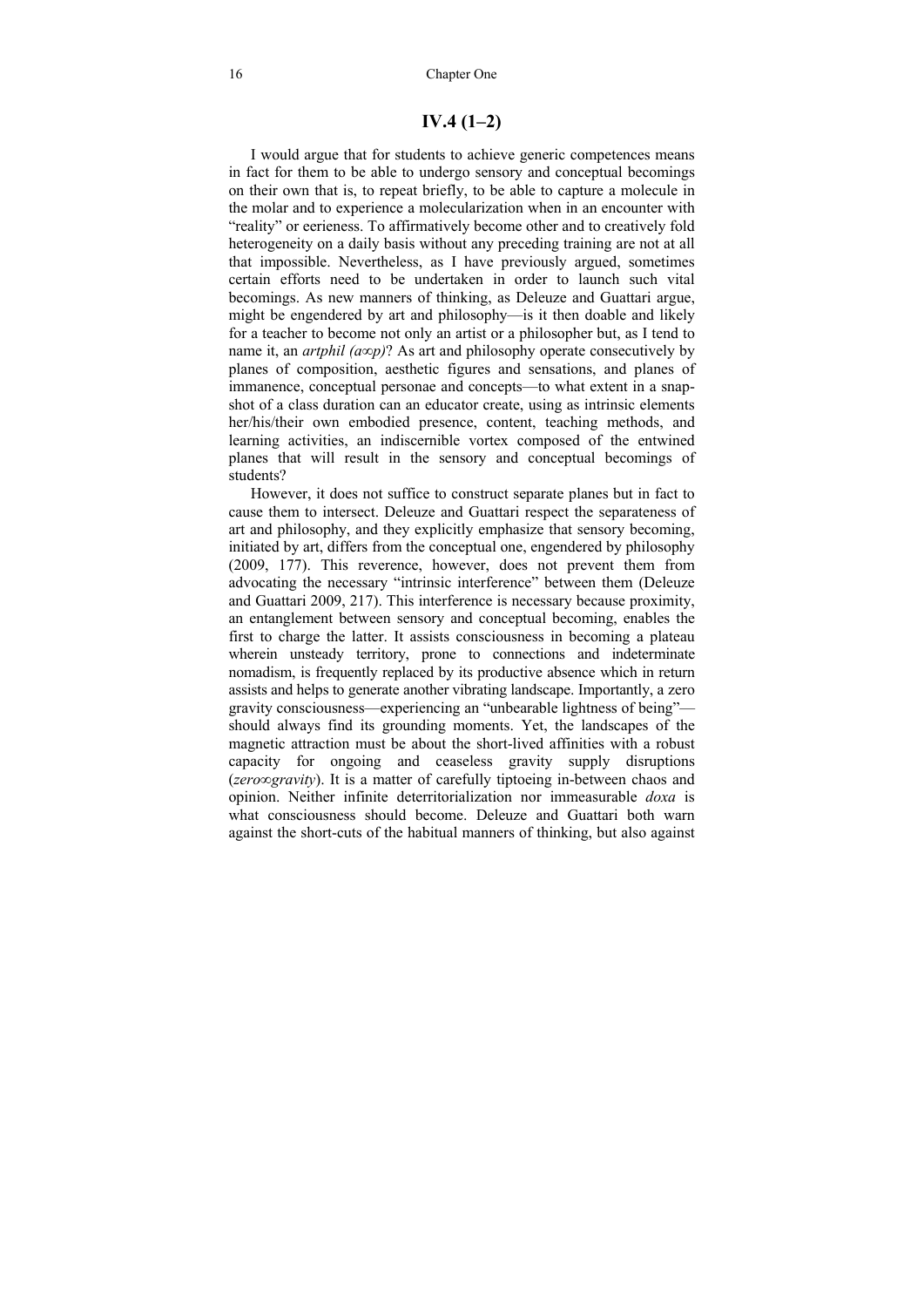the all too wild and definite deterritorializations as they may simply result in a one-way journey to the void of the "black hole." A possible, becoming-other, affective consciousness needs in the speed of light to equally become an actual, heterogenous, conceptual one, but a conceptual consciousness must always and already be on its way to infinity.

It is, however, not only a question of creating and simultaneously inviting the planes for an experimental interference, but also of ensuring that they will result in competences and knowledges charged with the *potentia* of initiating necessary and vital changes and transformations on the personal, but also cultural, social and political levels. Therefore, it is crucial, apart from initiating sensory and conceptual becomings, to point to and address the existence of "strata"/molars. It is as Semetsky stresses, reading Deleuze and Guattari in the context of education, that powerful becomings are indeed about pure deterritorializations and an ultimate actualization of difference. Yet, for progress to happen attentiveness to and awareness of the strata are of the highest import (Semetsky 2009, 452).

Furthermore, when becoming an artphil (a∞p) one needs to be aware that embodied subjectivities have their highly diversified say with regard to the initiated degrees of the possible and the evoked contour lines of an actual.

Ultimately, one has to bear in mind that a vortex created out of the entangled planes might be as alluring and productive as it is repulsing and deadly. Therefore, whenever one dares to navigate between chaos and opinion, one must pose questions regarding the possibility of engendering affective indetermination and conceptual novelty; the evoked duration of affect's indiscernibility; a conjured conceptual freshness; the endurability of being (that is endurability of an embodied subjectivity/subject); and the sustainability of creation and further transformation and change.

## **V.5 (1–2; 3–4)**

The content of the class is usually conditioned by the overall thematic framework of the course. The teaching methods such as lectures, seminars, workshops, and tutorials, and the learning activities including discussions, active participation by students, work in groups, practical assignments, experimental approaches to text and data, creative writing, and artistic performances vary depending on the assessment of their utility or the possibility of their being applied in a given educational context. Suddenly, content, teaching methods, learning activities, and teacher form vast planes that challengingly balance between chaotic speed and head over heels *doxa* or do they? They should.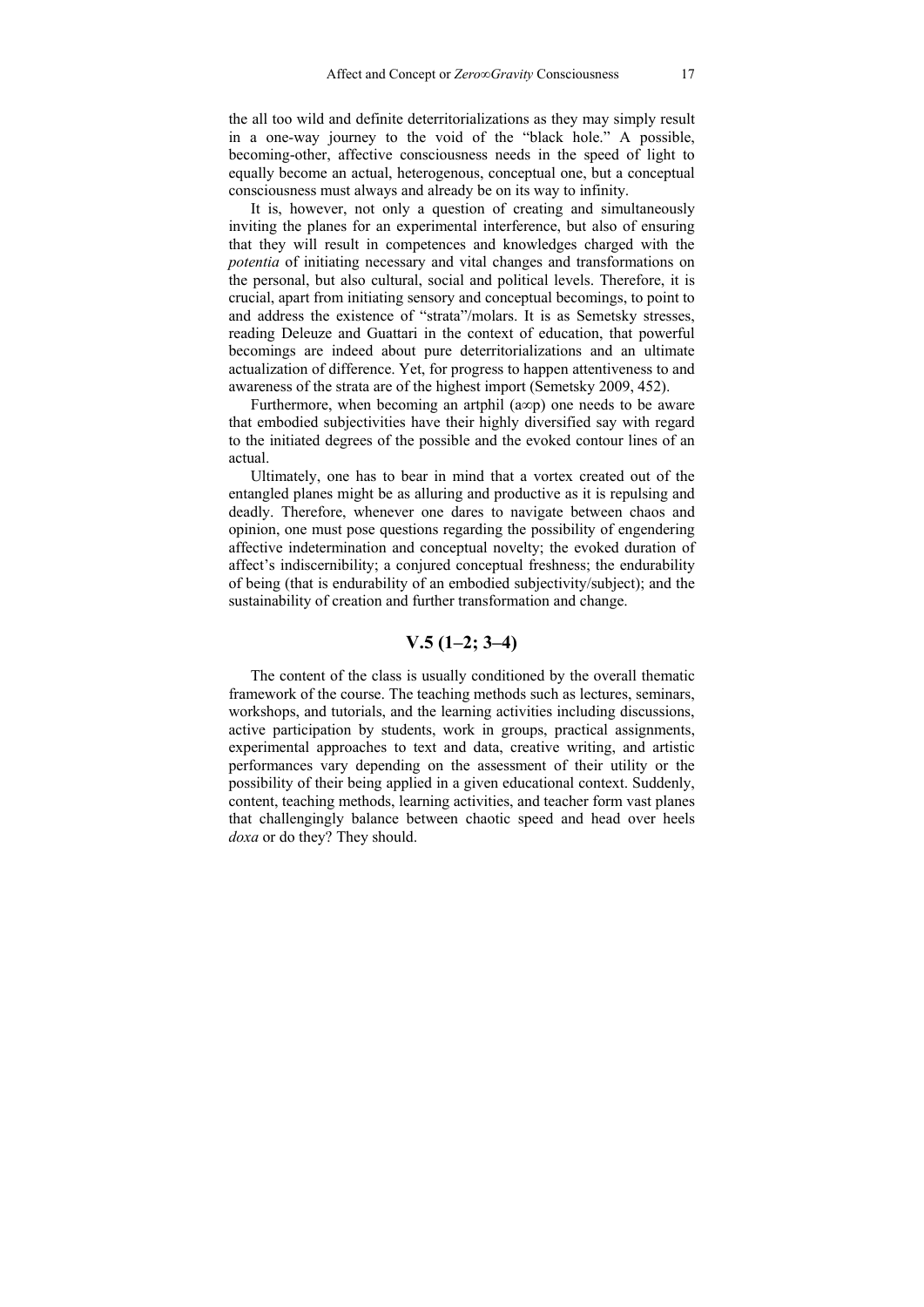18 Chapter One

A plane of composition stands for an in-the-middle snapshot of a universe—intense, diversified, formless, and possible. This vibrating snapshot contains aesthetic figures that are nothing more than pure sensations/affects. The quivering shot of the infinite means pure deterritorialization, an ambiguous zone of indetermination and an unknown space of indiscernibility.

The frames and their joins hold the compounds of sensations, hold up figures, and intermingle with their upholding, with their own appearance. . . . Frames or sections . . . belong to compounds of sensations whose faces, whose interfaces, they constitute. But however extendable this system may be, it still needs a vast plane of composition that carries out a kind of *deframing* following lines of flight that pass through the territory only in order to open it onto the universe, that go from house-territory to towncosmos, . . . (Deleuze and Guattari 2009, 187)

There is a canvas of a classroom space, a sculpture of a teacher, a genuine book of content, a painting of teaching methods and yet another one of learning activities. Separately and consecutively, canvas, sculpture, book, and paintings become intense and imperceptible. They share no organism, no subjectification and no signification. They stand for an absence of strata and suspension; they mean disarticulation; they are differentiation and destratification; they have the temperature of absolute zero. Furthermore, in their necessary, constant and ongoing gallery-like entanglements they experience nothing more than persistent otherness/othering and embody nothing else but an uncontaminated difference. The daring and unexpected settings of a classroom space with a reverse linearity of time of the typical class-like proceedings—is this a classroom? An embodied sculpture of an aesthetic figure of a teacher who with an original posture/gestures/face/sounds passes into affects of imperceptibility and indetermination: is that person a teacher? Is this a classroom? A book of content in a close affinity with an embodied sculpture populated by an incommensurable crowd of letters, words, sentences, paragraphs, and theories disappearing with a "line of flight" into a charismatic infinite universe:

[the book of content's] writer uses words, but by creating a syntax that makes them pass into sensation that makes the standard language stammer, tremble, cry, or even sing: this is the style, the 'tone,' the language of sensations, or the foreign language within language that summons forth a people to come, . . . (Deleuze and Guattari 2009, 176)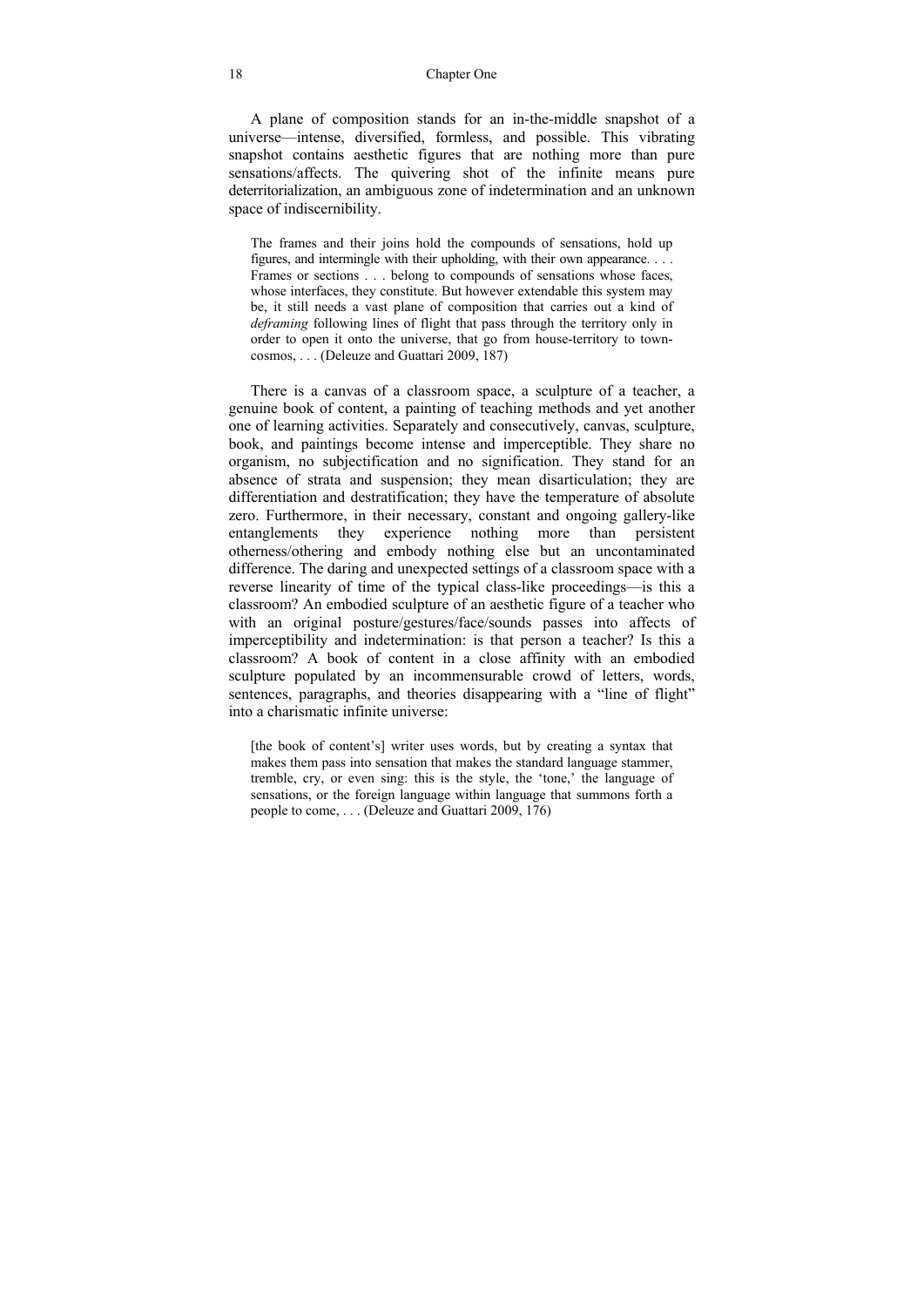—a moment of suspension and—a-gain—beloved indetermination: what is this "reality"? What is this self? What is this other? What is this phenomenon? Is that person a teacher? Paintings of teaching methods and learning activities spread on a classroom's canvas do not allow a signifying system to enter the scene; they refuse interpretation and in a rhizomatic way turn into a destratifying creation: "[t]he [rhizome] line no longer forms a contour, and instead passes between things, *between* points. It belongs to a smooth space" (Deleuze and Guattari 1987, 505)—a moment of wonder and of stopping short and—a-gain—the ultimate questions: what is this "reality"? What is this self? Is there a self? What is this other? Is there an other? What is this phenomenon? Phenomenon? Is this a classroom? Classroom?

Inscribed on the plane . . . are *haecceities*, . . . *continuums of intensities* or continuous variations, . . . *becomings*, which have neither culmination nor subject, but draw one another into zones of proximity or undecidability; *smooth spaces*, composed from within striated space. . . . intensities beginning at a degree zero, in the matter of variation, in the medium of becoming or transformation, and in the smoothing of space. A powerful nonorganic life that escapes the strata, cuts across assemblages, and draws an abstract line without contour, a line of nomad art and itinerant metallurgy. (Deleuze and Guattari 1987, 507)

The plane of immanence is a vast landscape with a continually fleeing horizon line populated by feverish assemblages; it is a continuum; it goes on endlessly and so does an unexpected sense, and so does a rejuvenating meaning.

The plane is like a desert that concepts populate without dividing it up. The only regions of the plane are concepts themselves, but the plane is all that holds them together. The plane has no other regions than the tribes populating and moving around on it. It is the plane that secures conceptual linkages with ever increasing connections, and it is concepts that secure the populating of the plane on an always renewed and variable curve. (Deleuze and Guattari 2009, 37)

A conceptual persona, that is a teacher in disguise or a simulacrum of the evoked "human" presence, carries concepts in her/his/their embrace and sets them loose like balloons on a run, crashes their china-like frames on the wooden floor or gladly transforms their internal chemistry. Sentences, words and letters—the whole beauty of linguistics—from a book's pages challengingly mingle with a brief smile or taunting smirk of a teacher's face; theories made audible with the volume of a smooth or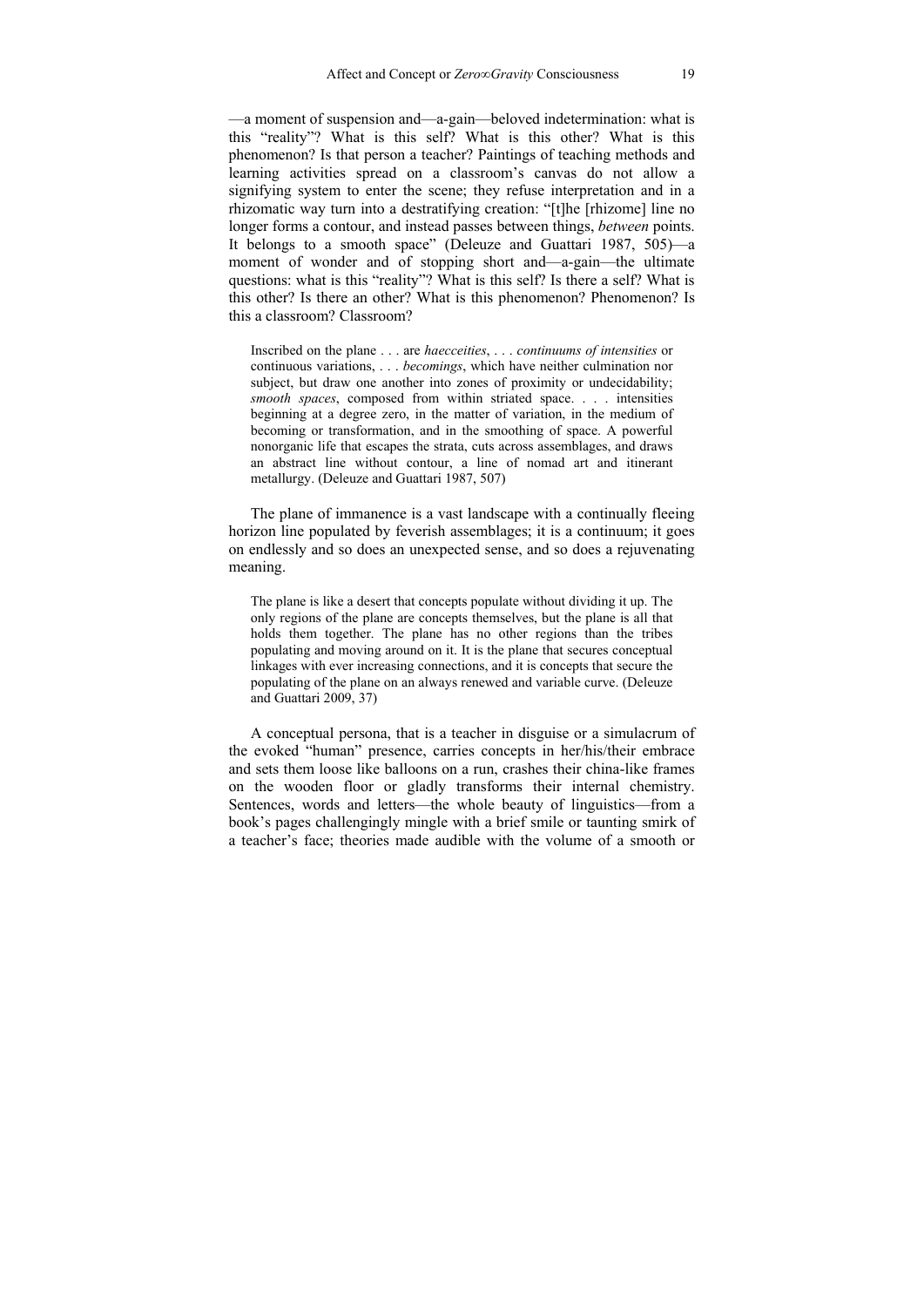scratchy teacher's voice turn and twist surprised by their multiplicity and their trembling epistemological status. Uncanny interconnections formed in-between theories and empirical data appear and then alter their intensity, contours and genome when sieved through a performance, a piece of creative writing or the multiplicities intrinsic to group work. Using corporeal expressions of an unconventional origin; forming sentences that seem to grow on ground borrowed from outside the classroom's walls; bringing a plenitude of empirical and theoretical connections-dis-connections and content-oxymoron(s); problematizing the unity of the self; "[t]he plane is like a row of doors" (Deleuze and Guattari 1987, 508); problematizing the unity of the other; becoming silent with an out-of-nowhere question; delaying the truth; not recognizing; postponing the answer; fuming the senses; not representing; breaking the genealogy of clashing vocal cords with a melody of a YouTube clip or a visual/sonic feast cooked by the selected movie or episode and as such giving a shortlived consistency that gives a new/daring sense and meaning to various chaotic phenomena, self and other, and concomitantly securing a ceaseless anti-opinion movement of this very sense and meaning of these various chaotic phenomena, self and other.

The plane consists abstractly, but really, in relations of speed and slowness between unformed elements, . . . consistency concretely ties together heterogeneous, disparate elements as such: it assures the consolidation of fuzzy aggregates, in other words, multiplicities of the rhizome type. In effect, consistency, proceeding by consolidation, acts necessarily in the middle, by the middle, and stands opposed to all planes of principle or finality. . . . Never unifications, never totalizations, but rather consistencies or consolidations. (Deleuze and Guattari 1987, 507)

 [An I]ntrinsic type of interference [occurs] when concepts and conceptual personae seem to leave a plane of immanence that would correspond to them, as to slip in among . . . the sensations and aesthetic figures, on another plane; and similarly in the other cases. These slidings are so subtle, . . . that we find ourselves on complex planes that are difficult to qualify. (Deleuze and Guattari 2009, 217)

A plane of composition should form a unique assemblage with the plane of immanence. Aesthetic figures turn into conceptual personae and *vice versa*. They are fast and those transformations cannot be easily discerned. Concepts and affects intermingle in an intense embrace.

**VI.6 (1–2; 3–4–5)**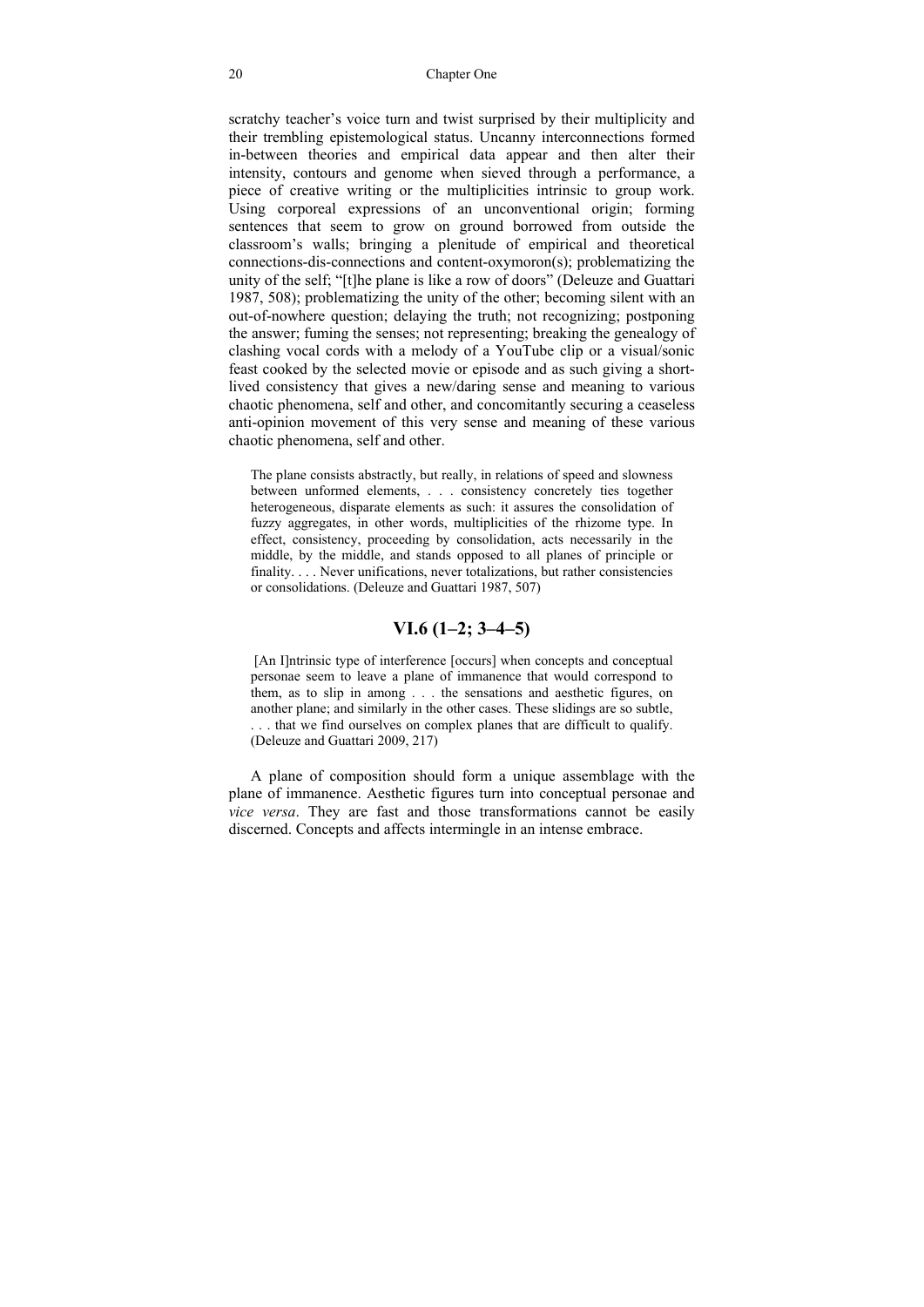The plane of composition of art and the plane of immanence of philosophy can slip into each other to the degree that parts of one may be occupied by entities of the other. (Deleuze and Guattari 2009, 66)

The canvas of a classroom space in a transparent manner encompasses a sculpture of a teacher through whom a book of content and a painting of teaching methods shine like a blue moon phenomenon. A painting of learning activities links with a sculpture; attaches itself to a canvas and sneaks into a book of content. Assemblages of moving contours and spaces of pure indiscernibility and deterritorialization—respecting each other due to a reciprocal etiquette—ensure a simultaneous disappearance and re-dis-appearance of the self, other and "reality." Once the self, other and "reality" re-dis-appear they never become the same; they are never finished; never-stratified, and never fixed. However, to re-dis-appear they need to disappear, and they disappear so they may re-dis-appear again. Affects squeezed out of intersecting elements of a class assemblage make a spacious room for a new sense, and concepts formed due to corporeal entanglements with theories and empirical input fill the room with a redis-appearing, constantly becoming new meaning. Suspension and indetermination—what are these? What does this mean? Is there this? What is "a" this?—intersect with and support a voiceover of gravitational forces of conceptual contours that bring an answer by simultaneously extending its duration *ad infinitum*. Affective, zero gravity consciousness encompasses all the possible affinities and its vital processes of othering and deterritorializations promise a post-human salvation from the deadly representation-based customs, Symbolic and Real identifications, practised habits, stubborn and harmful egos, attachment to the identity of the self and the other, sympathy for norms and ultimate truth. Yet, a possible consciousness also needs to find its trembling territory to rest though only for a brief moment. Nevertheless, the territory must tremble and at times in order to cease to exist it requires an electric shock of affect supporting the constant movement far away from the possible petrification, laziness and security provided customarily by *doxa*. Therefore, the classroom questions concerning the "a" this? the "a" it?—and its meaning?—require a reply which by not being "the replay" supports and prevents the plane of immanence from a dangerous solidification. A new meaning, which the reply brings, must be equipped with open doors or "bridges"—"the concept also has an exconsistency with other concepts, when their respective creation implies the construction of a bridge on the same plane" (Deleuze and Guattari 2009, 20)—which promise ceaseless and unending connections, but sometimes a new sense must be also equipped with a